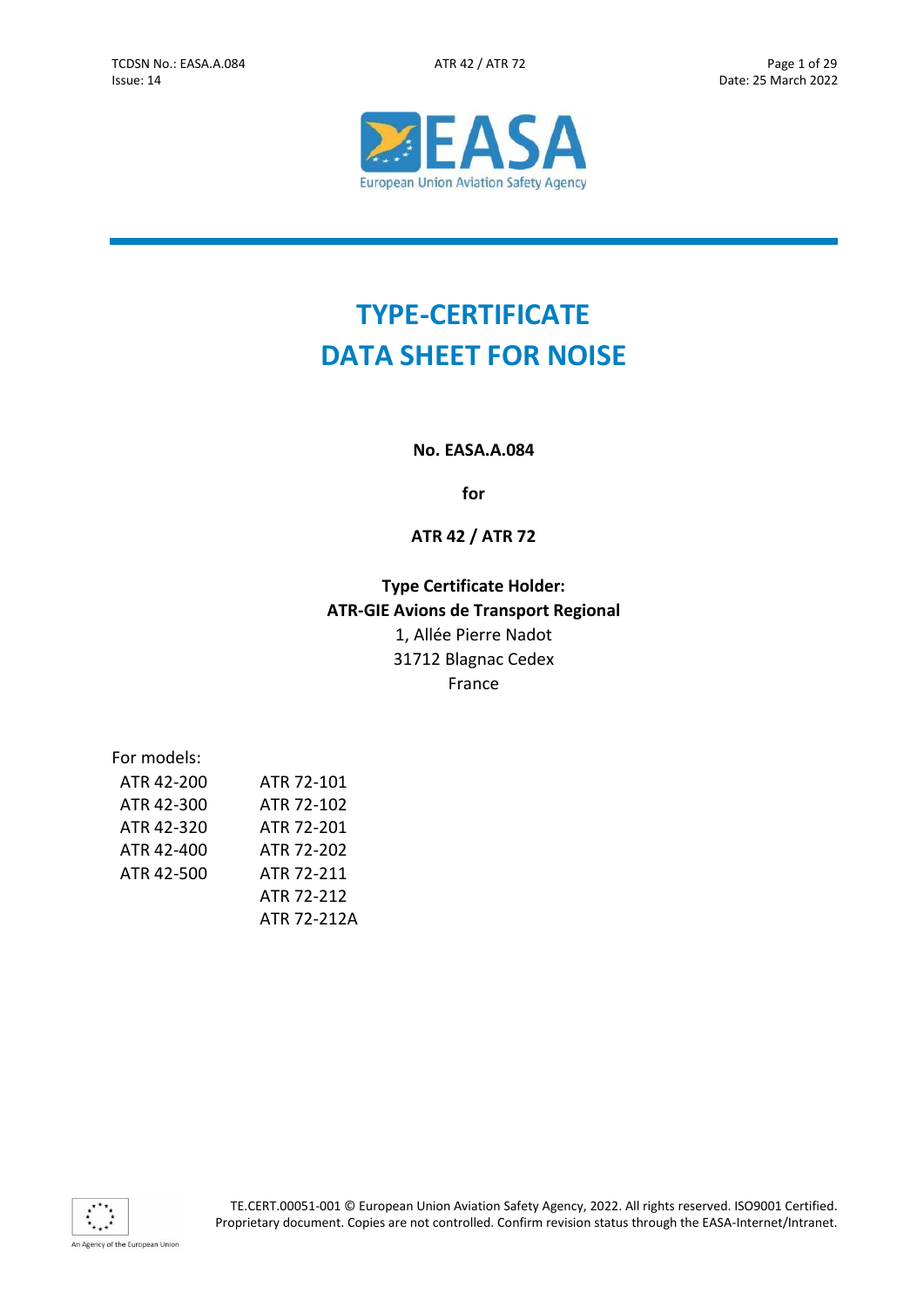## INTENTIONALLY LEFT BLANK

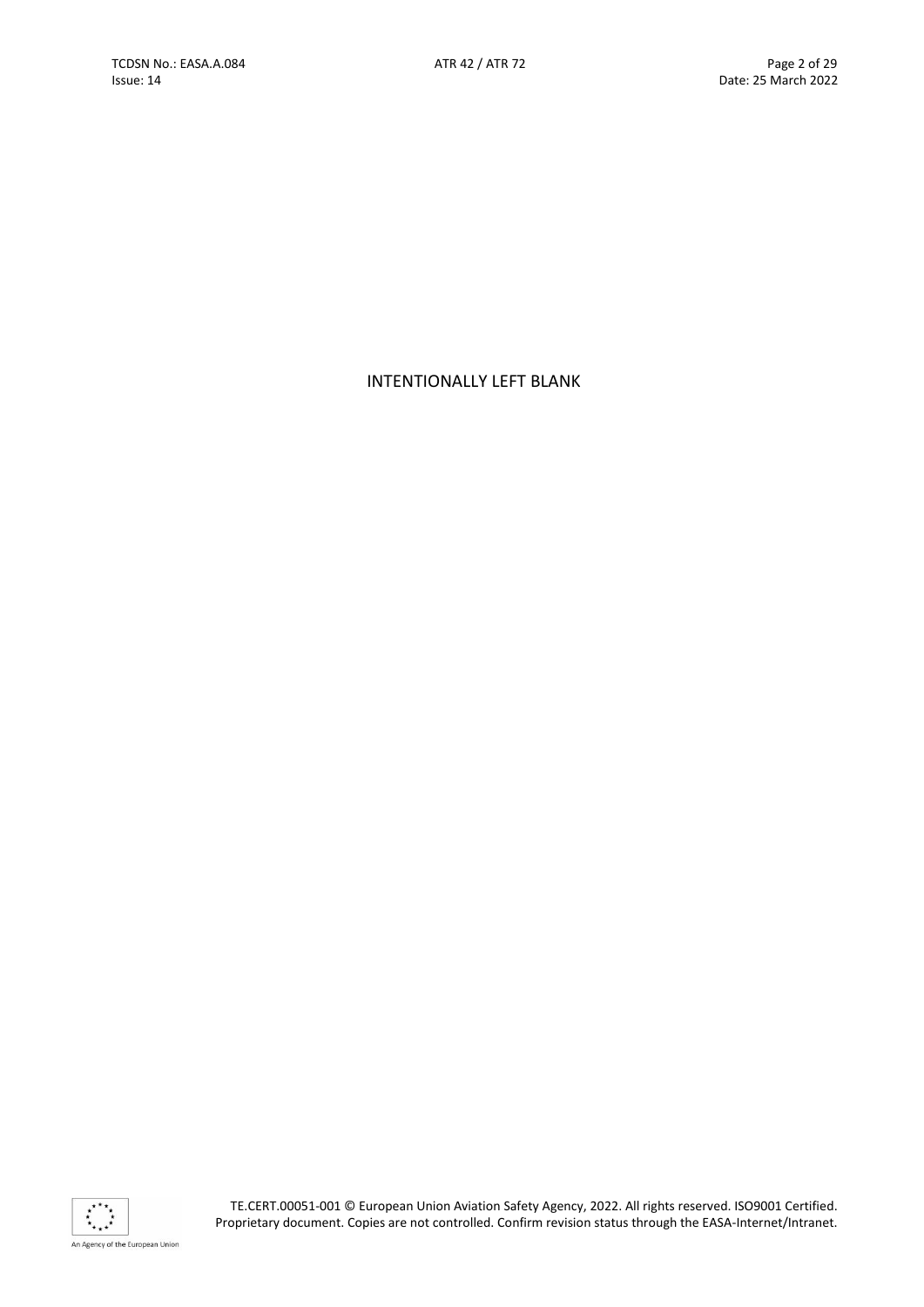| TCDSN No.: EASA.A.084<br>Issue: 14     |                                                                                     |                                        |              | Date: 25 March 2022 |
|----------------------------------------|-------------------------------------------------------------------------------------|----------------------------------------|--------------|---------------------|
| Type Certificate Holder <sup>1</sup>   | <b>ATR-GIE Avions de Transport Regional</b>                                         | Aircraft Type Designation <sup>1</sup> | ATR 42-200   |                     |
| Engine Manufacturer <sup>1</sup>       | <b>Pratt &amp; Whitney Canada Corp.</b>                                             | Engine Type Designation <sup>1</sup>   | <b>PW120</b> |                     |
| certificated noise levels <sup>1</sup> | Additional modifications essential to meet the requirements or needed to attain the | <b>None</b>                            |              |                     |

| EASA       | Propeller                 | Propeller Type<br>Designation $1$ | <b>Maximum Mass</b>  |                      | Lateral / Full Power<br><b>EPNL</b> |       | <b>Flyover EPNL</b> |       | Approach EPNL      |       | See  |
|------------|---------------------------|-----------------------------------|----------------------|----------------------|-------------------------------------|-------|---------------------|-------|--------------------|-------|------|
| Record No. | Manufacturer <sup>1</sup> |                                   | Take-off $1$<br>(kg) | Landing $^1$<br>(kg) | Level <sup>1</sup>                  | Limit | Level <del>'</del>  | Limit | Level <sup>1</sup> | Limit | Note |
| B1169      | Hamilton<br>Sundstrand    | 14SF-5                            | 15,750               | 15,500               | 84.6                                | 94.0  | 75.5                | 89.0  | 97.0               | 98.0  |      |

 $<sup>1</sup>$  See Note 1.</sup>

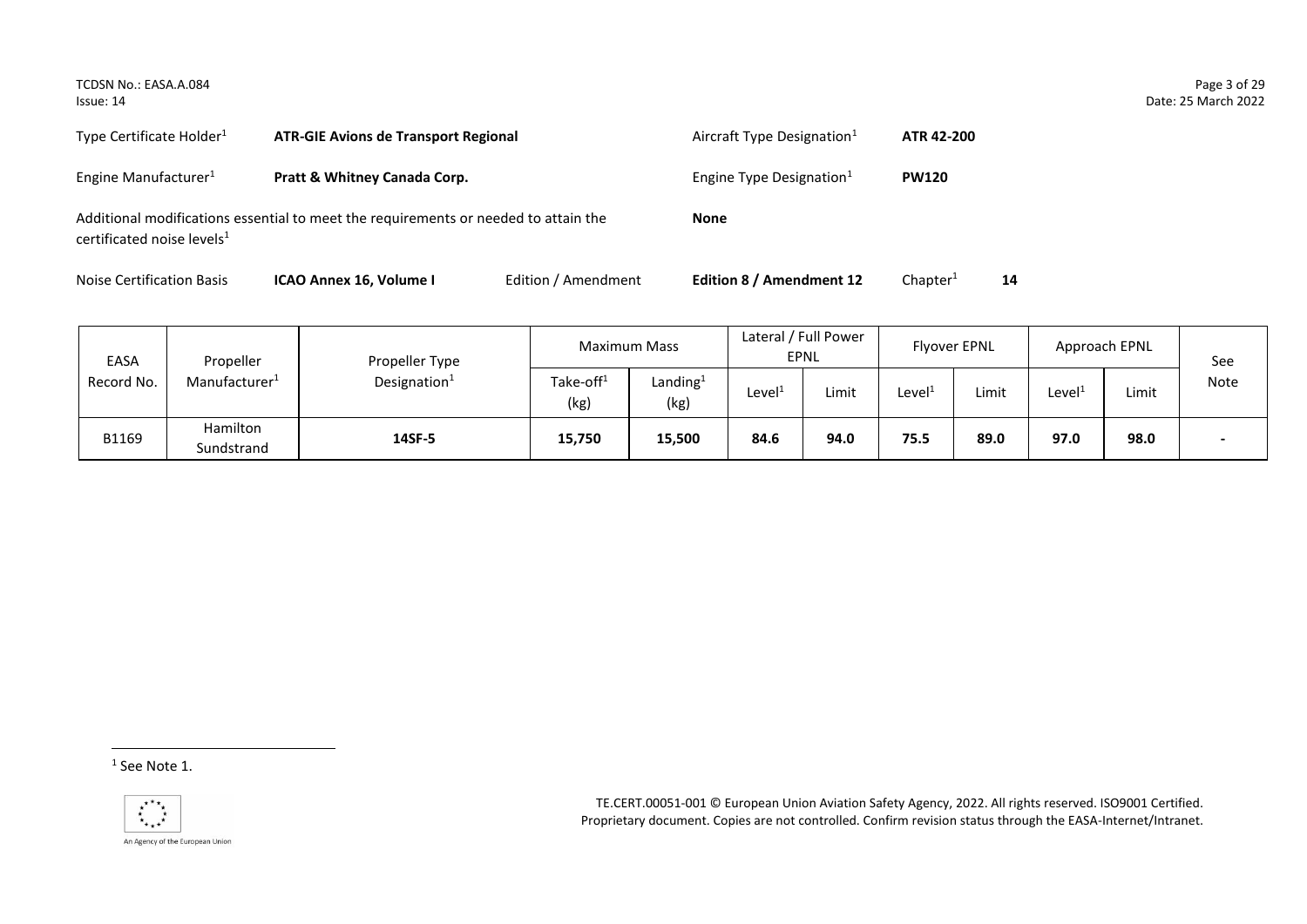| TCDSN No.: EASA.A.084<br>Issue: 14     |                                                                                     |                                                           |              | Page 4 of 29<br>Date: 25 March 2022 |
|----------------------------------------|-------------------------------------------------------------------------------------|-----------------------------------------------------------|--------------|-------------------------------------|
| Type Certificate Holder <sup>1</sup>   | <b>ATR-GIE Avions de Transport Regional</b>                                         | Aircraft Type Designation <sup>1</sup>                    | ATR 42-200   |                                     |
| Engine Manufacturer <sup>1</sup>       | <b>Pratt &amp; Whitney Canada Corp.</b>                                             | Engine Type Designation <sup>1</sup>                      | <b>PW121</b> |                                     |
| certificated noise levels <sup>1</sup> | Additional modifications essential to meet the requirements or needed to attain the | 1822 (Engines derated to 2000 SHP (PW120 power settings)) |              |                                     |

| EASA       | Propeller                     | Propeller Type  | Maximum Mass                  |                      | Lateral / Full Power<br><b>EPNL</b> |       | <b>Flyover EPNL</b> |       | Approach EPNL    |       | See  |
|------------|-------------------------------|-----------------|-------------------------------|----------------------|-------------------------------------|-------|---------------------|-------|------------------|-------|------|
| Record No. | Manufacturer <sup>1</sup>     | Designation $1$ | Take-off <sup>1</sup><br>(kg) | Landing $^1$<br>(kg) | Level <sup>1</sup>                  | Limit | Level'              | Limit | Level $^{\rm 1}$ | Limit | Note |
| B1216      | <b>Hamilton</b><br>Sundstrand | 14SF-5          | 15,750                        | 15,500               | 84.6                                | 94.0  | 75.5                | 89.0  | 97.0             | 98.0  |      |

 $<sup>1</sup>$  See Note 1.</sup>

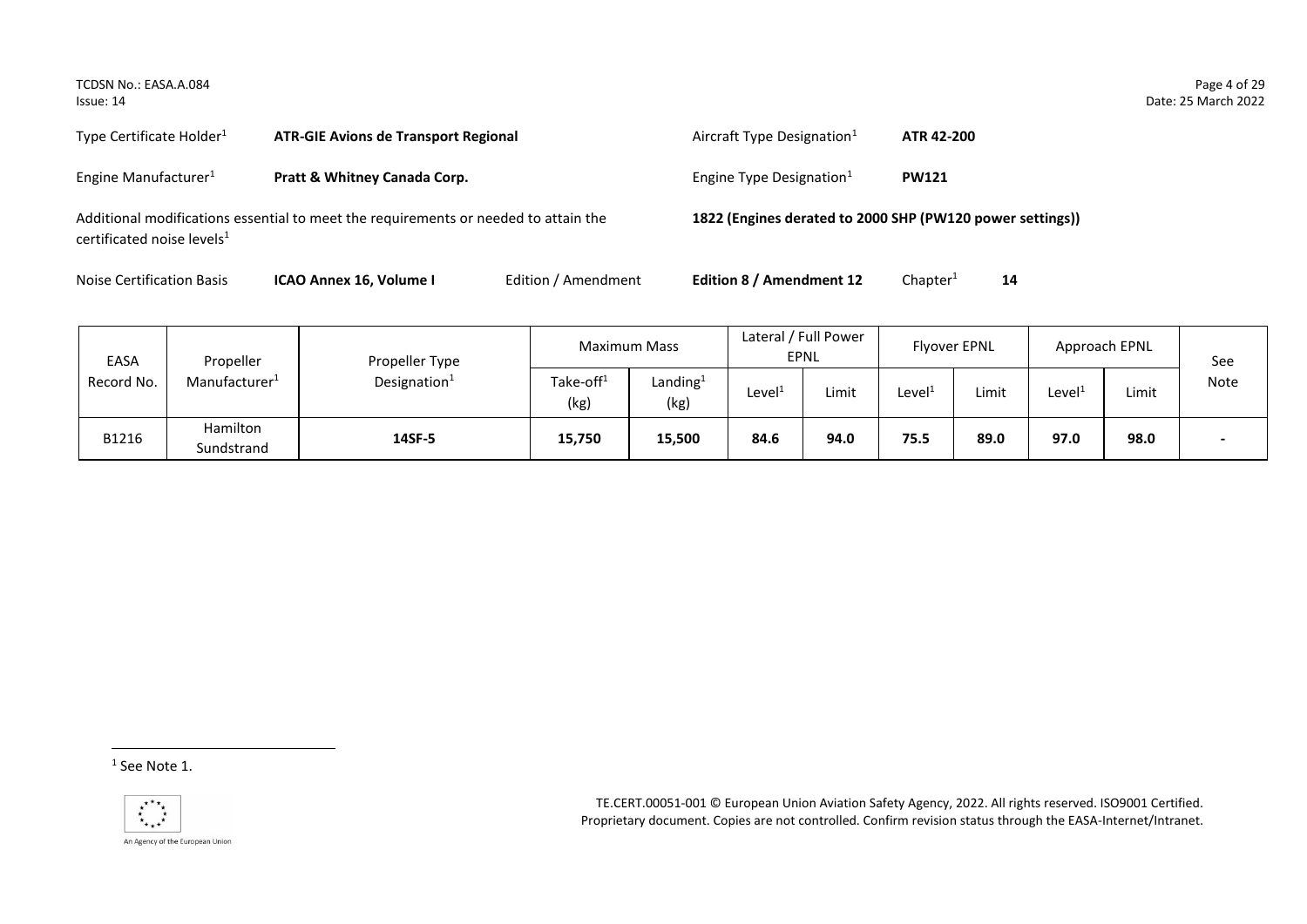| TCDSN No.: EASA.A.084<br>Issue: 14     |                                                                                     |                                        |              | Page 5 of 29<br>Date: 25 March 2022 |
|----------------------------------------|-------------------------------------------------------------------------------------|----------------------------------------|--------------|-------------------------------------|
| Type Certificate Holder <sup>1</sup>   | <b>ATR-GIE Avions de Transport Regional</b>                                         | Aircraft Type Designation <sup>1</sup> | ATR 42-300   |                                     |
| Engine Manufacturer <sup>1</sup>       | Pratt & Whitney Canada Corp.                                                        | Engine Type Designation <sup>1</sup>   | <b>PW120</b> |                                     |
| certificated noise levels <sup>1</sup> | Additional modifications essential to meet the requirements or needed to attain the | <b>None</b>                            |              |                                     |

| EASA<br>Record No. | Propeller<br>Manufacturer <sup>1</sup> | Propeller Type<br>Designation $1$ |                               | <b>Maximum Mass</b> |            | Lateral / Full Power<br><b>EPNL</b> |                    | <b>Flyover EPNL</b> |                    | Approach EPNL |      |
|--------------------|----------------------------------------|-----------------------------------|-------------------------------|---------------------|------------|-------------------------------------|--------------------|---------------------|--------------------|---------------|------|
|                    |                                        |                                   | Take-off <sup>1</sup><br>(kg) | Landing $1$<br>(kg) | Level $^1$ | Limit                               | Level <sup>1</sup> | Limit               | Level <sup>1</sup> | Limit         | Note |
| B1172              | Hamilton<br>Sundstrand                 | 14SF-5                            | 16,900                        | 16,400              | 84.5       | 94.0                                | 77.1               | 89.0                | 96.8               | 98.0          |      |
| B1171              | Hamilton<br>Sundstrand                 | 14SF-5                            | 16,700                        | 16,400              | 84.5       | 94.0                                | 76.8               | 89.0                | 96.8               | 98.0          |      |
| B1170              | Hamilton<br>Sundstrand                 | 14SF-5                            | 16,150                        | 16,000              | 84.6       | 94.0                                | 76.1               | 89.0                | 96.9               | 98.0          |      |

 $<sup>1</sup>$  See Note 1.</sup>

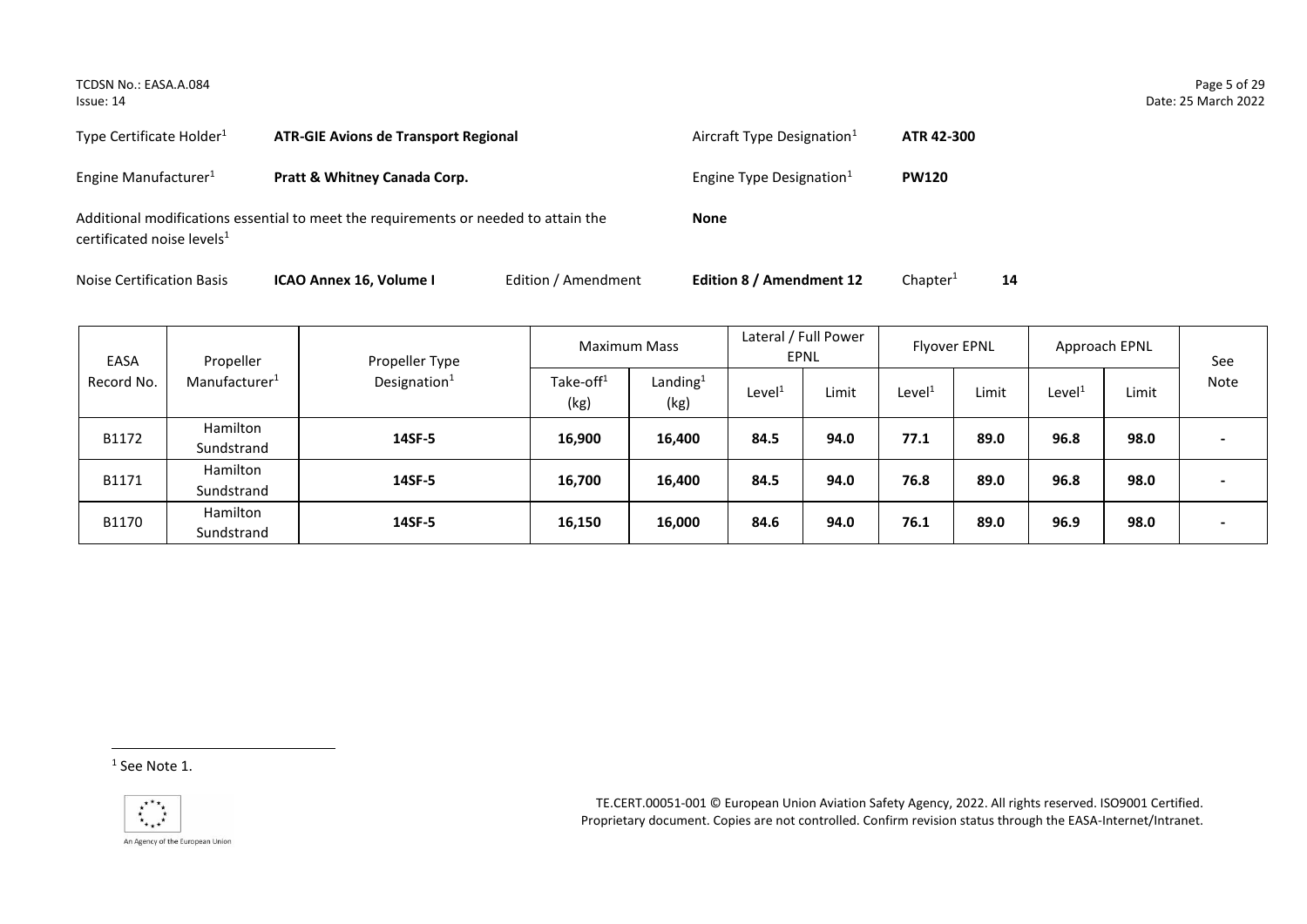| TCDSN No.: EASA.A.084<br>Issue: 14     |                                                                                     |                                                           |              | Page 6 of 29<br>Date: 25 March 2022 |
|----------------------------------------|-------------------------------------------------------------------------------------|-----------------------------------------------------------|--------------|-------------------------------------|
| Type Certificate Holder <sup>1</sup>   | <b>ATR-GIE Avions de Transport Regional</b>                                         | Aircraft Type Designation <sup>1</sup>                    | ATR 42-300   |                                     |
| Engine Manufacturer <sup>1</sup>       | Pratt & Whitney Canada Corp.                                                        | Engine Type Designation <sup>1</sup>                      | <b>PW121</b> |                                     |
| certificated noise levels <sup>1</sup> | Additional modifications essential to meet the requirements or needed to attain the | 1822 (Engines derated to 2000 SHP (PW120 power settings)) |              |                                     |

| EASA<br>Record No. | Propeller                 | Propeller Type  | Maximum Mass                  |                     | Lateral / Full Power<br>EPNL |       | <b>Flyover EPNL</b> |       | Approach EPNL |       | See  |
|--------------------|---------------------------|-----------------|-------------------------------|---------------------|------------------------------|-------|---------------------|-------|---------------|-------|------|
|                    | Manufacturer <sup>1</sup> | Designation $1$ | Take-off <sup>1</sup><br>(kg) | Landing $1$<br>(kg) | Level <sup>1</sup>           | Limit | Level <del>'</del>  | Limit | Level $^1$    | Limit | Note |
| B1288              | Hamilton<br>Sundstrand    | 14SF-5          | 16,900                        | 16,400              | 84.5                         | 94.0  | 77.1                | 89.0  | 96.8          | 98.0  |      |
| B1287              | Hamilton<br>Sundstrand    | 14SF-5          | 16,700                        | 16,400              | 84.5                         | 94.0  | 76.8                | 89.0  | 96.8          | 98.0  |      |
| B1286              | Hamilton<br>Sundstrand    | 14SF-5          | 16,150                        | 16,000              | 84.6                         | 94.0  | 76.1                | 89.0  | 96.9          | 98.0  |      |

 $<sup>1</sup>$  See Note 1.</sup>

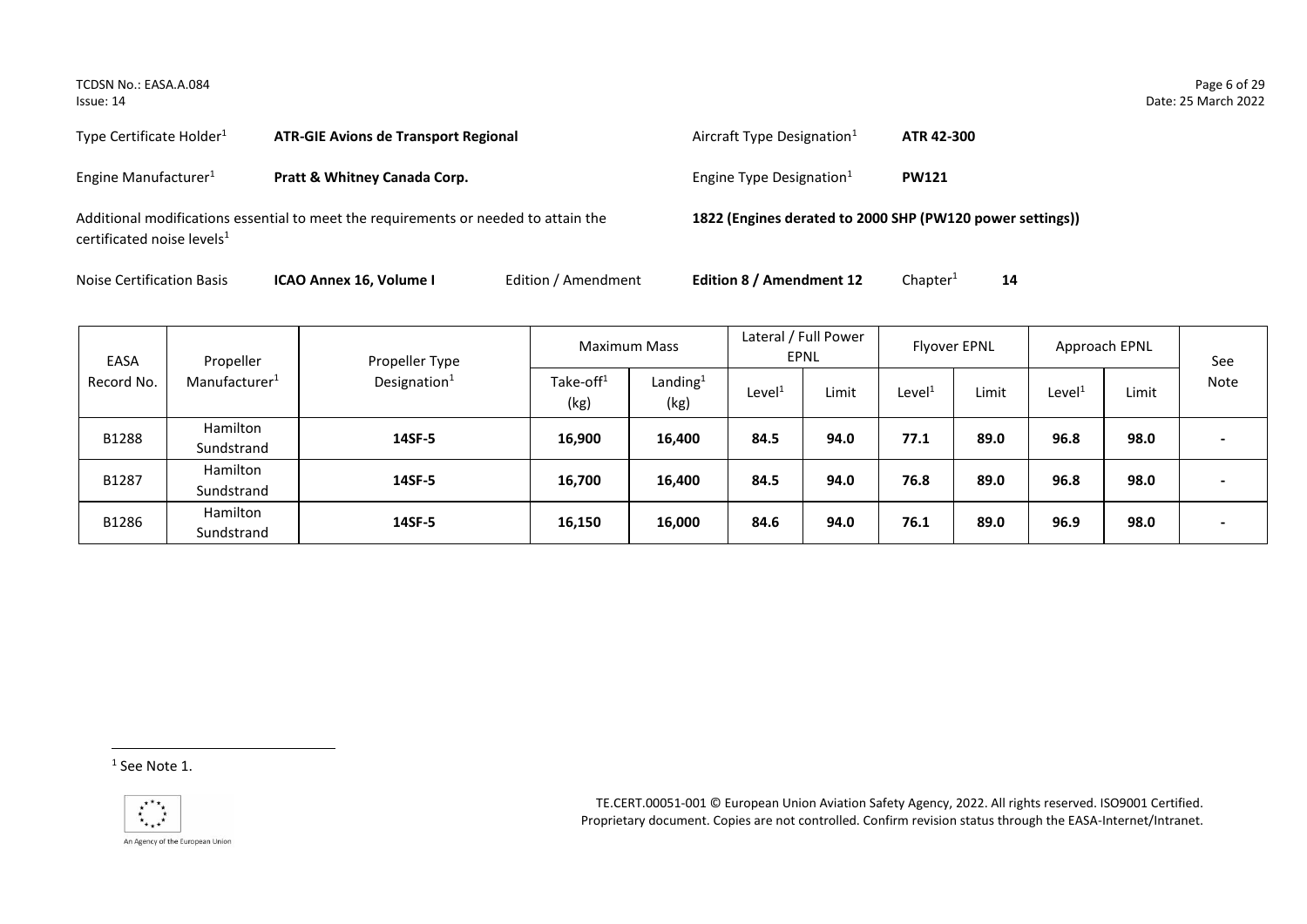| TCDSN No.: EASA.A.084<br>Issue: 14     |                                                                                     |                                        |              | Page 7 of 29<br>Date: 25 March 2022 |
|----------------------------------------|-------------------------------------------------------------------------------------|----------------------------------------|--------------|-------------------------------------|
| Type Certificate Holder <sup>1</sup>   | <b>ATR-GIE Avions de Transport Regional</b>                                         | Aircraft Type Designation <sup>1</sup> | ATR 42-320   |                                     |
| Engine Manufacturer <sup>1</sup>       | <b>Pratt &amp; Whitney Canada Corp.</b>                                             | Engine Type Designation <sup>1</sup>   | <b>PW121</b> |                                     |
| certificated noise levels <sup>1</sup> | Additional modifications essential to meet the requirements or needed to attain the | <b>None</b>                            |              |                                     |

| EASA<br>Record No. | Propeller<br>Manufacturer <sup>1</sup> | Propeller Type  | <b>Maximum Mass</b>           |                     | Lateral / Full Power<br><b>EPNL</b> |       | <b>Flyover EPNL</b> |       | Approach EPNL      |       | See  |
|--------------------|----------------------------------------|-----------------|-------------------------------|---------------------|-------------------------------------|-------|---------------------|-------|--------------------|-------|------|
|                    |                                        | Designation $1$ | Take-off <sup>1</sup><br>(kg) | Landing $1$<br>(kg) | Level $1$                           | Limit | Level $^1$          | Limit | Level <sup>1</sup> | Limit | Note |
| B1177              | Hamilton<br>Sundstrand                 | 14SF-5          | 16,900                        | 16,400              | 84.9                                | 94.0  | 76.5                | 89.0  | 96.8               | 98.0  |      |
| B1176              | Hamilton<br>Sundstrand                 | 14SF-5          | 16,700                        | 16,400              | 84.9                                | 94.0  | 76.3                | 89.0  | 96.8               | 98.0  |      |
| B1175              | Hamilton<br>Sundstrand                 | 14SF-5          | 16,150                        | 16,000              | 85.0                                | 94.0  | 75.6                | 89.0  | 96.9               | 98.0  |      |

 $<sup>1</sup>$  See Note 1.</sup>

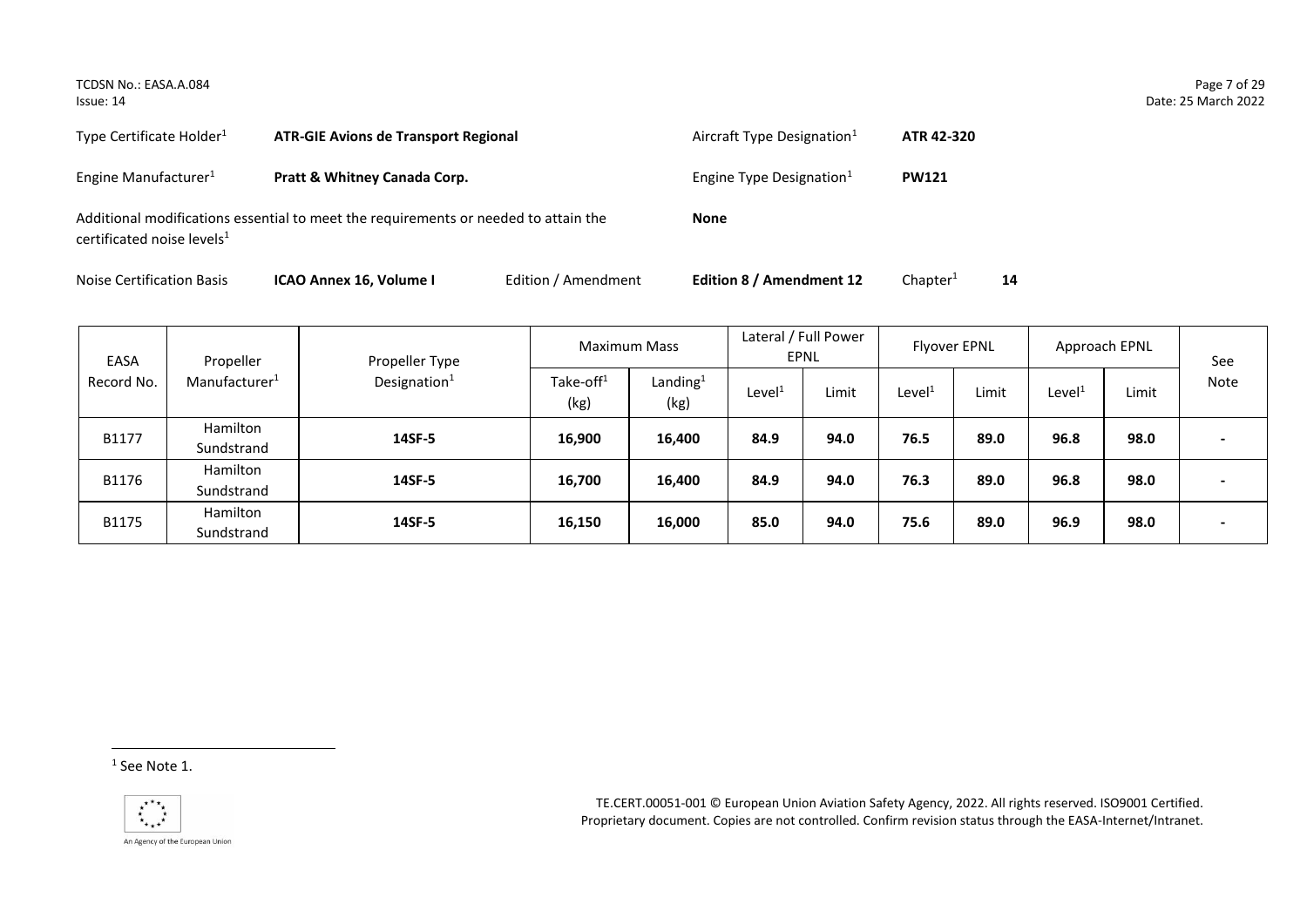| TCDSN No.: EASA.A.084<br>Issue: 14     |                                                                                     |                                                       | Date: 25 March 2022 | Page 8 of 29 |
|----------------------------------------|-------------------------------------------------------------------------------------|-------------------------------------------------------|---------------------|--------------|
| Type Certificate Holder <sup>1</sup>   | <b>ATR-GIE Avions de Transport Regional</b>                                         | Aircraft Type Designation <sup>1</sup>                | ATR 42-400          |              |
| Engine Manufacturer <sup>1</sup>       | Pratt & Whitney Canada Corp.                                                        | Engine Type Designation <sup>1</sup>                  | <b>PW121A</b>       |              |
| certificated noise levels <sup>1</sup> | Additional modifications essential to meet the requirements or needed to attain the | 4618 (Hole obstruction of the main landing gear axle) |                     |              |

Noise Certification Basis **ICAO Annex 16, Volume I** Edition / Amendment Chapter<sup>1</sup> 3

| EASA       | Propeller                                    | Propeller Type                |                      | Maximum Mass     |       | Lateral / Full Power<br><b>EPNL</b> |       | <b>Flyover EPNL</b> |       | Approach EPNL      |  |
|------------|----------------------------------------------|-------------------------------|----------------------|------------------|-------|-------------------------------------|-------|---------------------|-------|--------------------|--|
| Record No. | Designation $1$<br>Manufacturer <sup>1</sup> | Take-off <sup>1</sup><br>(kg) | Landing $^1$<br>(kg) | Level $^{\rm 1}$ | Limit | Level'                              | Limit | Level $^{\rm 1}$    | Limit | See<br><b>Note</b> |  |
| B127       | Hamilton<br>Sundstrand                       | 568F-1                        | 17,900               | 17,600           | 80.9  | 94.0                                | 77.2  | 89.0                | 93.1  | 98.0               |  |

 $<sup>1</sup>$  See Note 1.</sup>

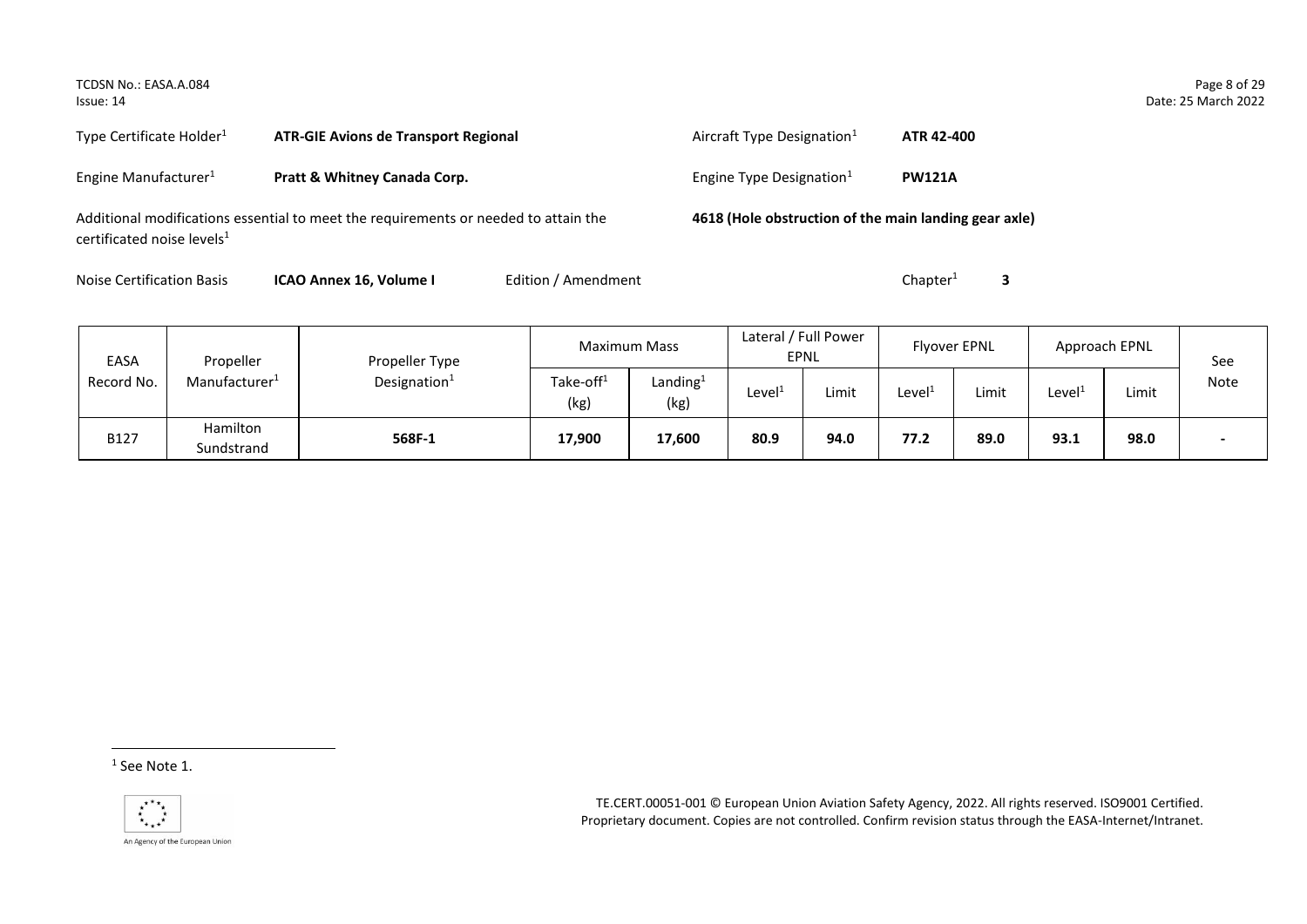| TCDSN No.: EASA.A.084<br>Issue: 14     |                                                                                     |                                        |               |
|----------------------------------------|-------------------------------------------------------------------------------------|----------------------------------------|---------------|
| Type Certificate Holder <sup>1</sup>   | <b>ATR-GIE Avions de Transport Regional</b>                                         | Aircraft Type Designation <sup>1</sup> | ATR 42-500    |
| Engine Manufacturer <sup>1</sup>       | Pratt & Whitney Canada Corp.                                                        | Engine Type Designation <sup>1</sup>   | <b>PW127E</b> |
| certificated noise levels <sup>1</sup> | Additional modifications essential to meet the requirements or needed to attain the | 4540 (Deletion of the flap vanes)      |               |

| <b>EASA</b> | Propeller                 | Propeller Type<br>Designation $1$ | Maximum Mass                  |                      | Lateral / Full Power<br><b>EPNL</b> |       | <b>Flyover EPNL</b> |       | Approach EPNL |       | See  |
|-------------|---------------------------|-----------------------------------|-------------------------------|----------------------|-------------------------------------|-------|---------------------|-------|---------------|-------|------|
| Record No.  | Manufacturer <sup>1</sup> |                                   | Take-off <sup>1</sup><br>(kg) | Landing $^1$<br>(kg) | Level $^1$                          | Limit | Level               | Limit | Level $^1$    | Limit | Note |
| B1180       | Hamilton<br>Sundstrand    | 568F-1                            | 18,600                        | 18,300               | 80.6                                | 94.0  | 76.6                | 89.0  | 92.4          | 98.0  |      |

1 See Note 1.

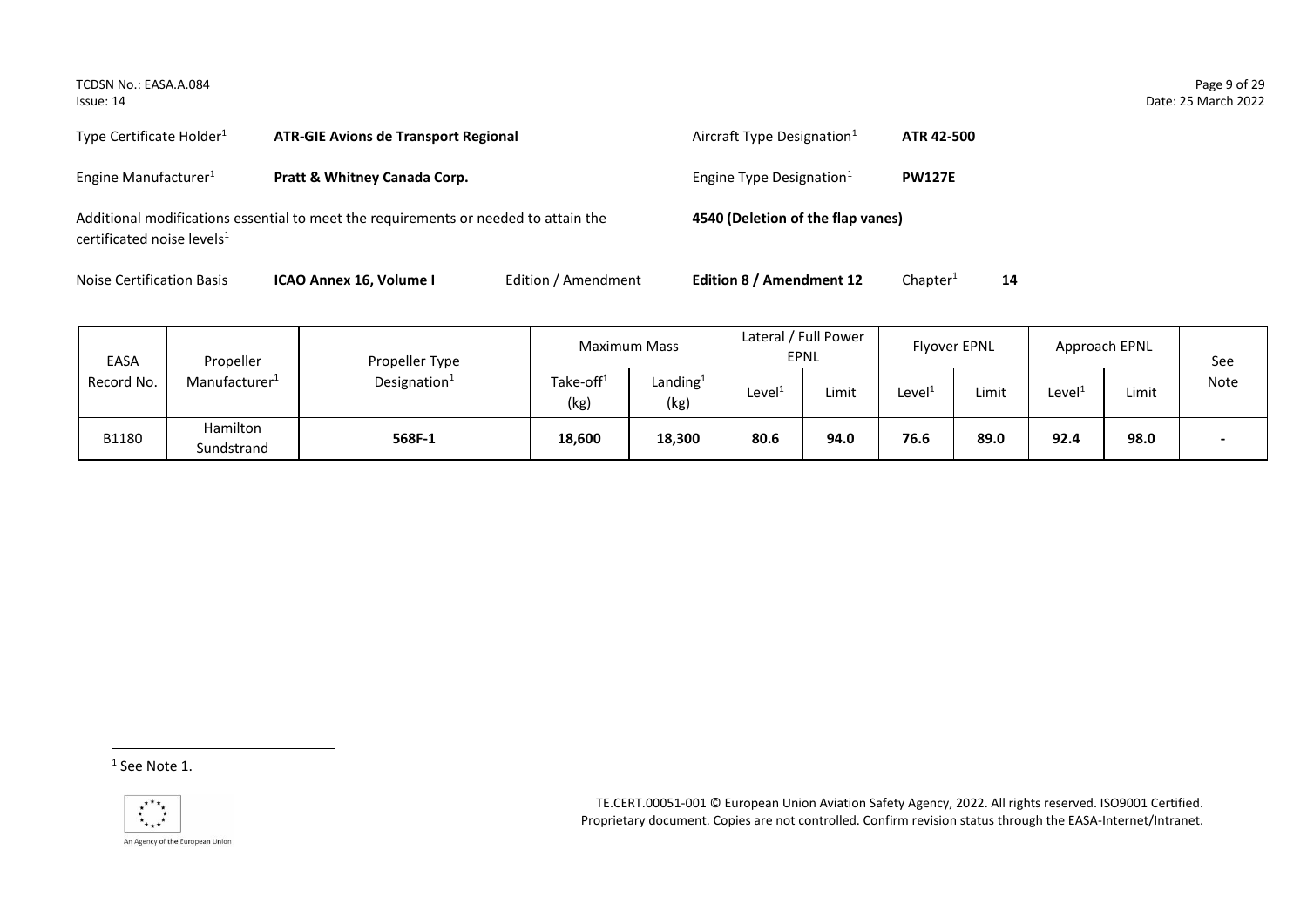| TCDSN No.: EASA.A.084<br>Issue: 14     |                                                                                     |                     |                                        |                      |   | Page 10 of 29<br>Date: 25 March 2022 |
|----------------------------------------|-------------------------------------------------------------------------------------|---------------------|----------------------------------------|----------------------|---|--------------------------------------|
| Type Certificate Holder <sup>1</sup>   | <b>ATR-GIE Avions de Transport Regional</b>                                         |                     | Aircraft Type Designation <sup>1</sup> | ATR 42-500           |   |                                      |
| Engine Manufacturer <sup>1</sup>       | Pratt & Whitney Canada Corp.                                                        |                     |                                        | <b>PW127E</b>        |   |                                      |
| certificated noise levels <sup>1</sup> | Additional modifications essential to meet the requirements or needed to attain the |                     | <b>None</b>                            |                      |   |                                      |
| Noise Certification Basis              | <b>ICAO Annex 16, Volume I</b>                                                      | Edition / Amendment |                                        | Chapter <sup>1</sup> | 3 |                                      |

| EASA<br>Record No. | Propeller<br>Manufacturer <sup>1</sup> | Propeller Type<br>Designation $1$ | <b>Maximum Mass</b>           |                     | Lateral / Full Power<br><b>EPNL</b> |       | Flyover EPNL     |       | Approach EPNL    |       | See         |
|--------------------|----------------------------------------|-----------------------------------|-------------------------------|---------------------|-------------------------------------|-------|------------------|-------|------------------|-------|-------------|
|                    |                                        |                                   | Take-off <sup>1</sup><br>(kg) | Landing $1$<br>(kg) | Level <sup>1</sup>                  | Limit | Level $^{\rm 1}$ | Limit | Level $^{\rm 1}$ | Limit | <b>Note</b> |
| B131               | Hamilton<br>Sundstrand                 | 568F-1                            | 18,600                        | 18,300              | 80.7                                | 94.0  | 76.6             | 89.0  | 92.4             | 98.0  |             |

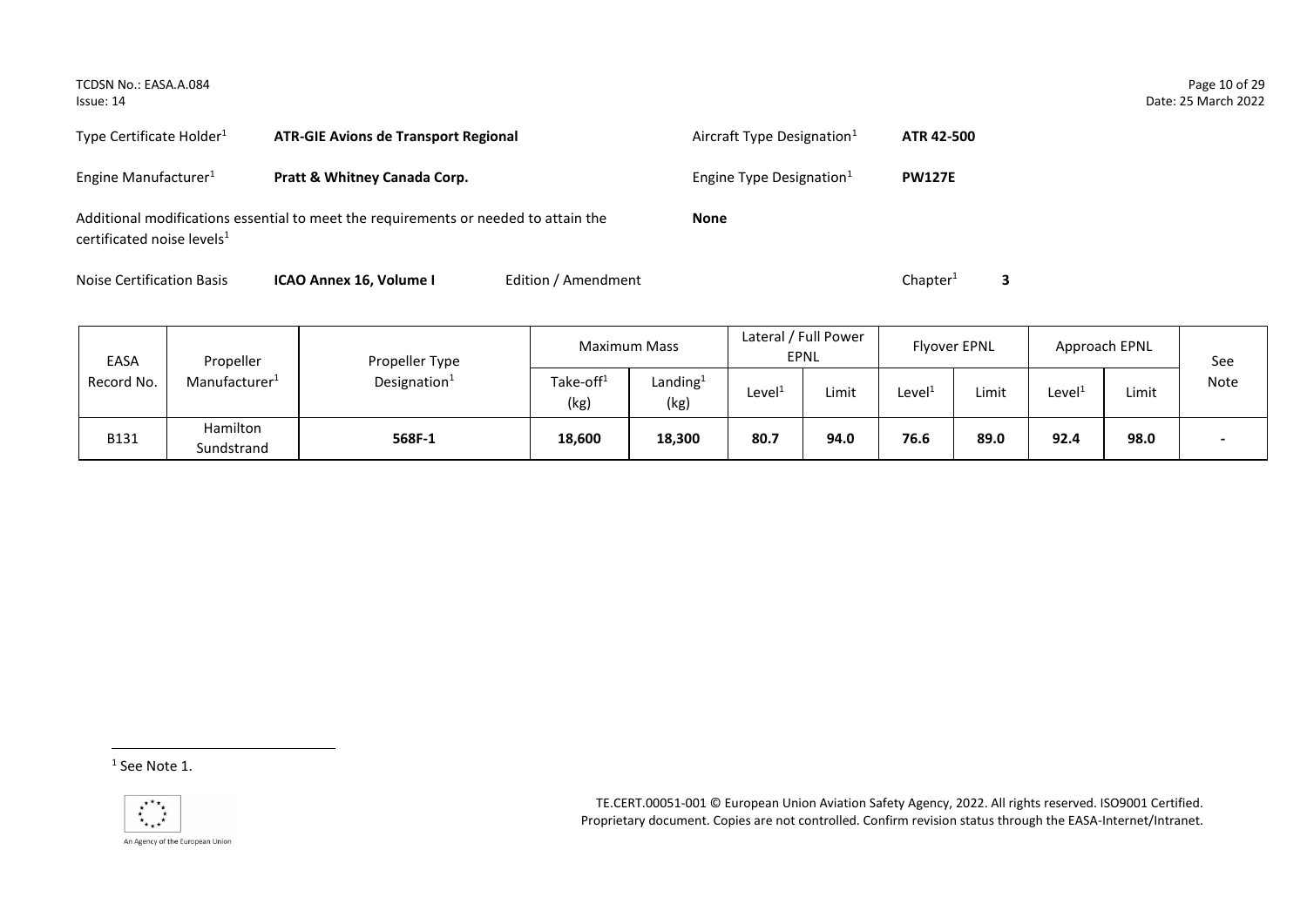| TCDSN No.: EASA.A.084<br>Issue: 14     |                                                                                     |                                                    |                   | Page 11 of 29<br>Date: 25 March 2022 |
|----------------------------------------|-------------------------------------------------------------------------------------|----------------------------------------------------|-------------------|--------------------------------------|
| Type Certificate Holder <sup>1</sup>   | <b>ATR-GIE Avions de Transport Regional</b>                                         | Aircraft Type Designation <sup>1</sup>             | ATR 42-500        |                                      |
| Engine Manufacturer <sup>1</sup>       | Pratt & Whitney Canada Corp.                                                        | Engine Type Designation <sup>1</sup>               | PW127E and PW127F |                                      |
| certificated noise levels <sup>1</sup> | Additional modifications essential to meet the requirements or needed to attain the | 4540 (Deletion of the flap vanes), Engine intermix |                   |                                      |

| EASA<br>Record No. | Propeller                     | Propeller Type<br>Designation $1$ | Maximum Mass                  |                      | Lateral / Full Power<br><b>EPNL</b> |       | <b>Flyover EPNL</b> |       | Approach EPNL |       | See  |
|--------------------|-------------------------------|-----------------------------------|-------------------------------|----------------------|-------------------------------------|-------|---------------------|-------|---------------|-------|------|
|                    | Manufacturer <sup>1</sup>     |                                   | Take-off <sup>1</sup><br>(kg) | Landing $^1$<br>(kg) | Level <sup>1</sup>                  | Limit | Level               | Limit | Level $^1$    | Limit | Note |
| B1283              | <b>Hamilton</b><br>Sundstrand | 568F-1                            | 18,600                        | 18,300               | 80.6                                | 94.0  | 76.6                | 89.0  | 92.4          | 98.0  |      |

1 See Note 1.

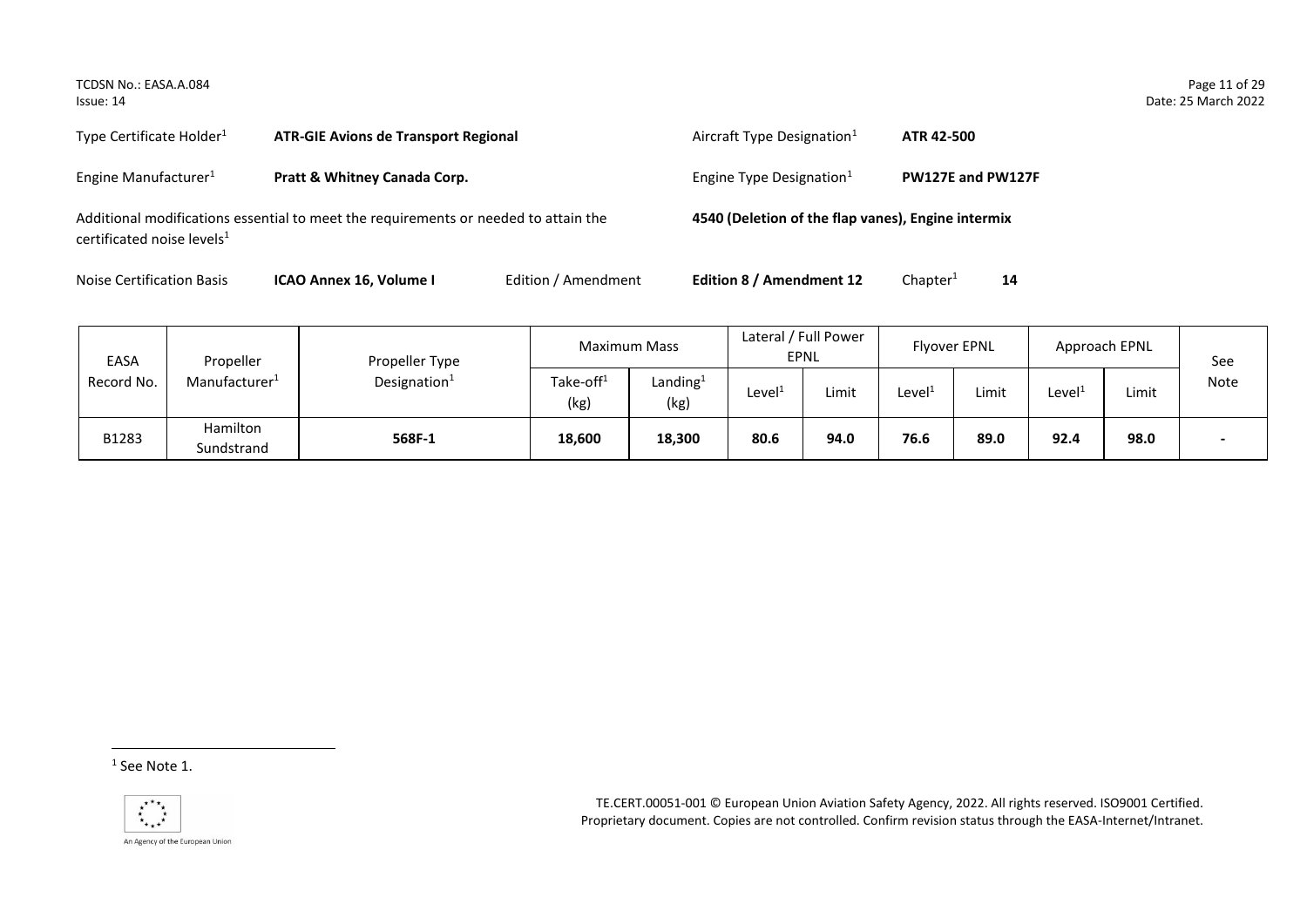| TCDSN No.: EASA.A.084<br>Issue: 14     |                                                                                     |                                                    | Date: 25 March 2022 | Page 12 of 29 |
|----------------------------------------|-------------------------------------------------------------------------------------|----------------------------------------------------|---------------------|---------------|
| Type Certificate Holder <sup>1</sup>   | <b>ATR-GIE Avions de Transport Regional</b>                                         | Aircraft Type Designation <sup>1</sup>             | ATR 42-500          |               |
| Engine Manufacturer <sup>1</sup>       | Pratt & Whitney Canada Corp.                                                        | Engine Type Designation <sup>1</sup>               | PW127E and PW127M   |               |
| certificated noise levels <sup>1</sup> | Additional modifications essential to meet the requirements or needed to attain the | 4540 (Deletion of the flap vanes), Engine intermix |                     |               |

| EASA<br>Propeller<br>Record No. |                               | Propeller Type<br>Designation $1$ | Maximum Mass                  |                     | Lateral / Full Power<br><b>EPNL</b> |       | <b>Flyover EPNL</b> |       | Approach EPNL      |       | See  |
|---------------------------------|-------------------------------|-----------------------------------|-------------------------------|---------------------|-------------------------------------|-------|---------------------|-------|--------------------|-------|------|
|                                 | Manufacturer <sup>1</sup>     |                                   | Take-off <sup>1</sup><br>(kg) | Landing $1$<br>(kg) | Level $^1$                          | Limit | Level <sup>1</sup>  | Limit | Level <sup>1</sup> | Limit | Note |
| B1357                           | <b>Hamilton</b><br>Sundstrand | 568F-1                            | 18,600                        | 18,300              | 80.6                                | 94.0  | 76.6                | 89.0  | 92.4               | 98.0  |      |

1 See Note 1.

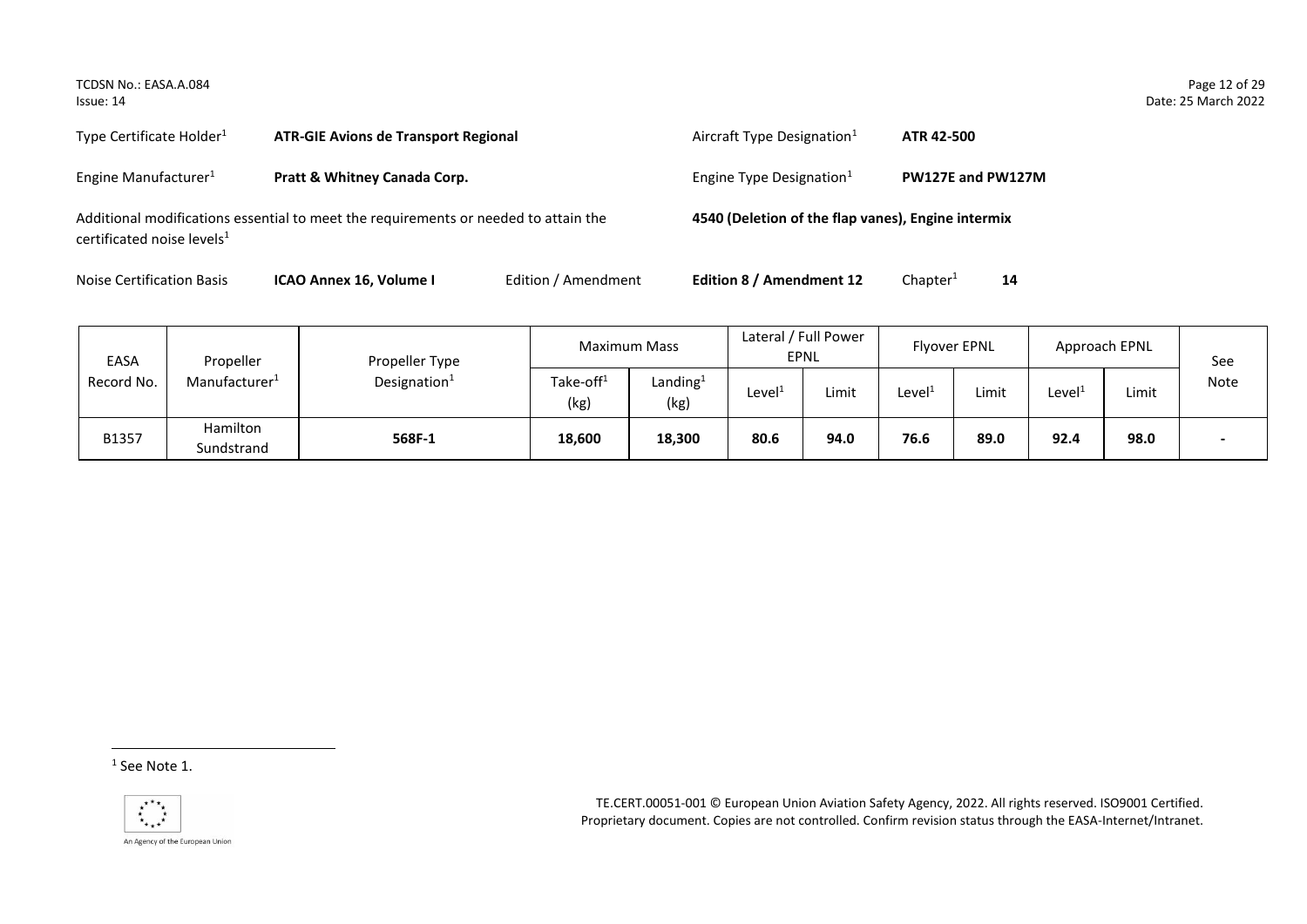| TCDSN No.: EASA.A.084<br>Issue: 14     |                                                                                     |                                        |               | Date: 25 March 2022 |
|----------------------------------------|-------------------------------------------------------------------------------------|----------------------------------------|---------------|---------------------|
| Type Certificate Holder <sup>1</sup>   | <b>ATR-GIE Avions de Transport Regional</b>                                         | Aircraft Type Designation <sup>1</sup> | ATR 42-500    |                     |
| Engine Manufacturer <sup>1</sup>       | Pratt & Whitney Canada Corp.                                                        | Engine Type Designation <sup>1</sup>   | <b>PW127F</b> |                     |
| certificated noise levels <sup>1</sup> | Additional modifications essential to meet the requirements or needed to attain the | 4540 (Deletion of the flap vanes)      |               |                     |

| <b>EASA</b> | Propeller<br>Propeller Type<br>Designation $1$<br>Manufacturer <sup>1</sup> |                               | Maximum Mass         |            | Lateral / Full Power<br><b>EPNL</b> |       | <b>Flyover EPNL</b> |                  | Approach EPNL |      | See |
|-------------|-----------------------------------------------------------------------------|-------------------------------|----------------------|------------|-------------------------------------|-------|---------------------|------------------|---------------|------|-----|
| Record No.  |                                                                             | Take-off <sup>1</sup><br>(kg) | Landing $^1$<br>(kg) | Level $^1$ | Limit                               | Level | Limit               | Level $^{\rm 1}$ | Limit         | Note |     |
| B1183       | Hamilton<br>Sundstrand                                                      | 568F-1                        | 18,600               | 18,300     | 80.6                                | 94.0  | 76.6                | 89.0             | 92.4          | 98.0 |     |

1 See Note 1.

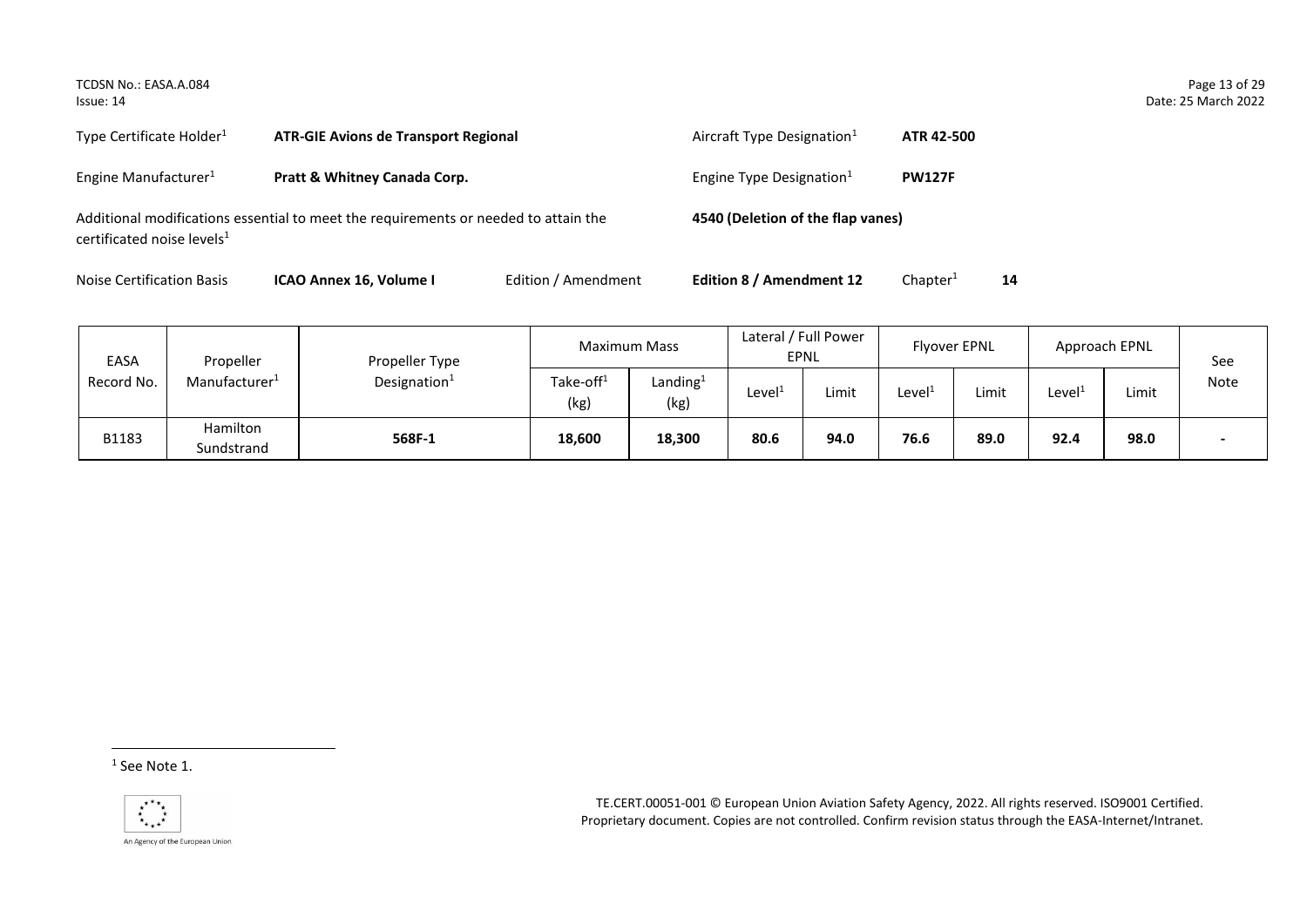| TCDSN No.: EASA.A.084<br>Issue: 14     |                                                                                     |                     |                                        |                      |   | Page 14 of 29<br>Date: 25 March 2022 |  |
|----------------------------------------|-------------------------------------------------------------------------------------|---------------------|----------------------------------------|----------------------|---|--------------------------------------|--|
| Type Certificate Holder <sup>1</sup>   | <b>ATR-GIE Avions de Transport Regional</b>                                         |                     | Aircraft Type Designation <sup>1</sup> | ATR 42-500           |   |                                      |  |
| Engine Manufacturer <sup>1</sup>       | Pratt & Whitney Canada Corp.                                                        |                     | Engine Type Designation <sup>1</sup>   | <b>PW127F</b>        |   |                                      |  |
| certificated noise levels <sup>1</sup> | Additional modifications essential to meet the requirements or needed to attain the |                     | <b>None</b>                            |                      |   |                                      |  |
| Noise Certification Basis              | <b>ICAO Annex 16, Volume I</b>                                                      | Edition / Amendment |                                        | Chapter <sup>1</sup> | 3 |                                      |  |

| EASA       | Propeller                 | Propeller Type  |                      | Maximum Mass        |       | Lateral / Full Power<br>EPNL |            | <b>Flyover EPNL</b> |                    | Approach EPNL | See         |
|------------|---------------------------|-----------------|----------------------|---------------------|-------|------------------------------|------------|---------------------|--------------------|---------------|-------------|
| Record No. | Manufacturer <sup>1</sup> | Designation $1$ | Take-off $1$<br>(kg) | Landing $1$<br>(kg) | Level | Limit                        | Level $^1$ | Limit               | Level <sup>1</sup> | Limit         | <b>Note</b> |
| B1226      | Hamilton<br>Sundstrand    | 568F-1          | 18,600               | 18,300              | 80.7  | 94.0                         | 76.6       | 89.0                | 92.4               | 98.0          |             |

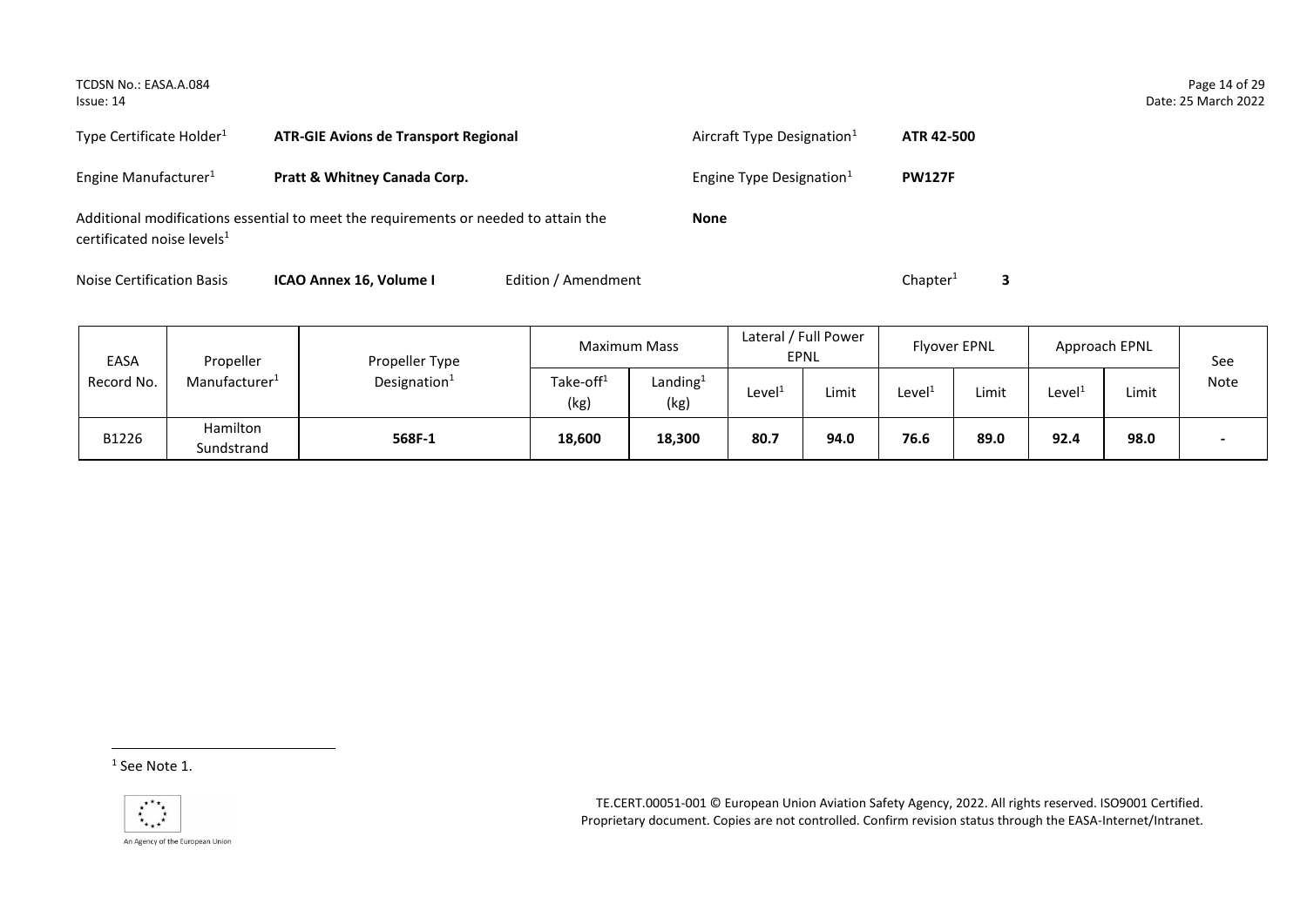| TCDSN No.: EASA.A.084<br>Issue: 14     |                                                                                     |                                        |               | Date: 25 March 2022 |
|----------------------------------------|-------------------------------------------------------------------------------------|----------------------------------------|---------------|---------------------|
| Type Certificate Holder <sup>1</sup>   | <b>ATR-GIE Avions de Transport Regional</b>                                         | Aircraft Type Designation <sup>1</sup> | ATR 42-500    |                     |
| Engine Manufacturer <sup>1</sup>       | Pratt & Whitney Canada Corp.                                                        | Engine Type Designation <sup>1</sup>   | <b>PW127M</b> |                     |
| certificated noise levels <sup>1</sup> | Additional modifications essential to meet the requirements or needed to attain the | 4540 (Deletion of the flap vanes)      |               |                     |

| <b>EASA</b> | Propeller                 | Propeller Type  |                               | Maximum Mass         |            | Lateral / Full Power<br><b>EPNL</b> |       | <b>Flyover EPNL</b> |                  | Approach EPNL | See  |
|-------------|---------------------------|-----------------|-------------------------------|----------------------|------------|-------------------------------------|-------|---------------------|------------------|---------------|------|
| Record No.  | Manufacturer <sup>1</sup> | Designation $1$ | Take-off <sup>1</sup><br>(kg) | Landing $^1$<br>(kg) | Level $^1$ | Limit                               | Level | Limit               | Level $^{\rm 1}$ | Limit         | Note |
| B1186       | Hamilton<br>Sundstrand    | 568F-1          | 18,600                        | 18,300               | 80.6       | 94.0                                | 76.6  | 89.0                | 92.4             | 98.0          |      |

1 See Note 1.

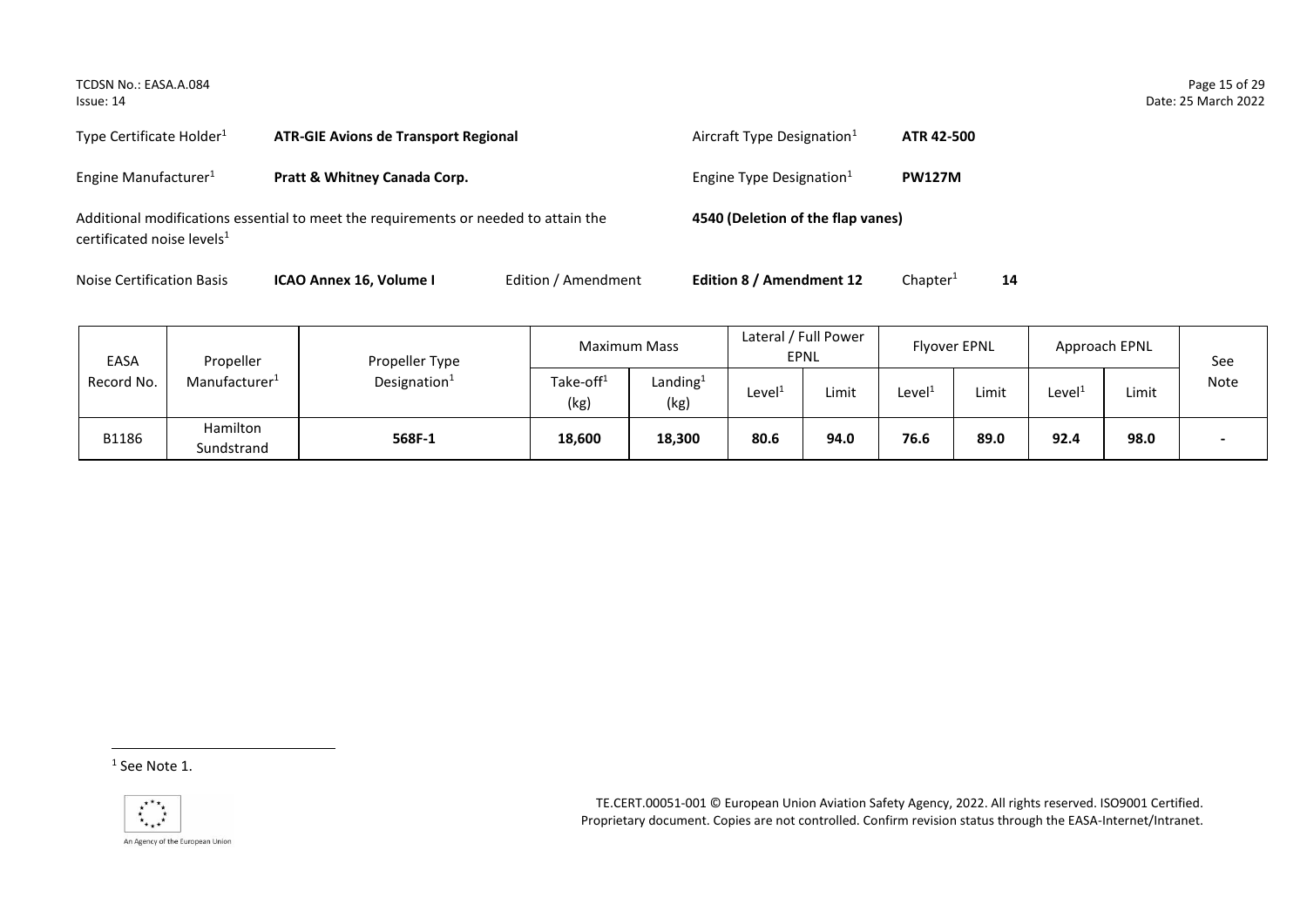| TCDSN No.: EASA.A.084<br>Issue: 14     |                                                                                     |                     |                                        |                      |   | Page 16 of 29<br>Date: 25 March 2022 |
|----------------------------------------|-------------------------------------------------------------------------------------|---------------------|----------------------------------------|----------------------|---|--------------------------------------|
| Type Certificate Holder <sup>1</sup>   | <b>ATR-GIE Avions de Transport Regional</b>                                         |                     | Aircraft Type Designation <sup>1</sup> | ATR 42-500           |   |                                      |
| Engine Manufacturer <sup>1</sup>       | <b>Pratt &amp; Whitney Canada Corp.</b>                                             |                     | Engine Type Designation <sup>1</sup>   | <b>PW127M</b>        |   |                                      |
| certificated noise levels <sup>1</sup> | Additional modifications essential to meet the requirements or needed to attain the |                     | <b>None</b>                            |                      |   |                                      |
| Noise Certification Basis              | <b>ICAO Annex 16, Volume I</b>                                                      | Edition / Amendment |                                        | Chapter <sup>1</sup> | 3 |                                      |

| EASA       | Propeller                 | Propeller Type  |                               | <b>Maximum Mass</b> |       | Lateral / Full Power<br><b>EPNL</b> |                  | Flyover EPNL |                  | Approach EPNL | See  |
|------------|---------------------------|-----------------|-------------------------------|---------------------|-------|-------------------------------------|------------------|--------------|------------------|---------------|------|
| Record No. | Manufacturer <sup>1</sup> | Designation $1$ | Take-off <sup>1</sup><br>(kg) | Landing $1$<br>(kg) | Level | Limit                               | Level $^{\rm 1}$ | Limit        | Level $^{\rm 1}$ | Limit         | Note |
| B1091      | Hamilton<br>Sundstrand    | 568F-1          | 18,600                        | 18,300              | 80.7  | 94.0                                | 76.6             | 89.0         | 92.4             | 98.0          |      |

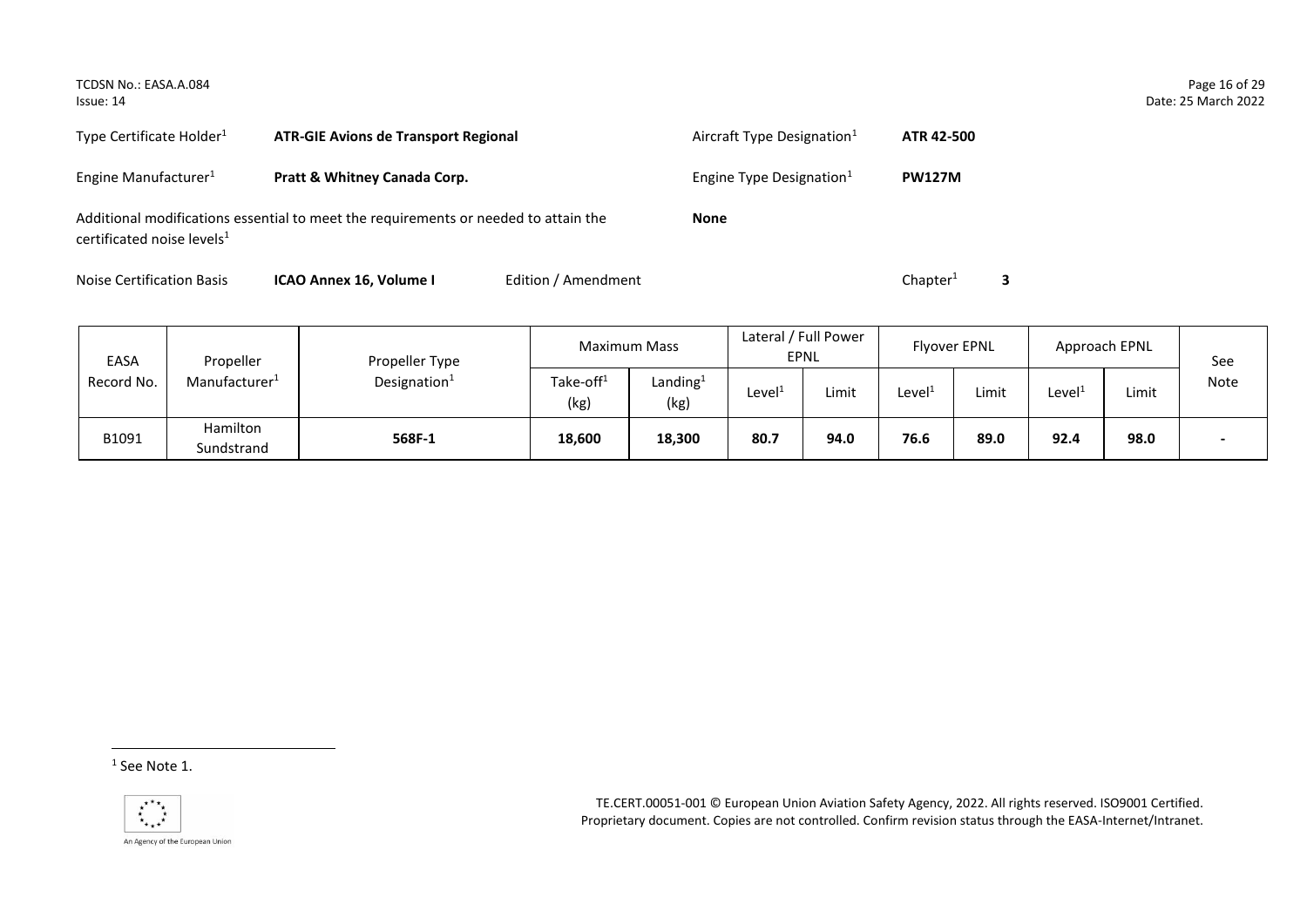| TCDSN No.: EASA.A.084<br>Issue: 14     |                                                                                     |                     |                                        |                      |   | Page 17 of 29<br>Date: 25 March 2022 |
|----------------------------------------|-------------------------------------------------------------------------------------|---------------------|----------------------------------------|----------------------|---|--------------------------------------|
| Type Certificate Holder <sup>1</sup>   | <b>ATR-GIE Avions de Transport Regional</b>                                         |                     | Aircraft Type Designation <sup>1</sup> | ATR 72-101           |   |                                      |
| Engine Manufacturer <sup>1</sup>       | <b>Pratt &amp; Whitney Canada Corp.</b>                                             |                     | Engine Type Designation <sup>1</sup>   | <b>PW124B</b>        |   |                                      |
| certificated noise levels <sup>1</sup> | Additional modifications essential to meet the requirements or needed to attain the |                     | <b>None</b>                            |                      |   |                                      |
| Noise Certification Basis              | ICAO Annex 16, Volume I                                                             | Edition / Amendment |                                        | Chapter <sup>1</sup> | 4 |                                      |

| EASA       | Propeller                 | Propeller Type  |                               | Maximum Mass                 |        | Lateral / Full Power<br><b>EPNL</b> |                    | <b>Flyover EPNL</b> |                    | Approach EPNL | See  |
|------------|---------------------------|-----------------|-------------------------------|------------------------------|--------|-------------------------------------|--------------------|---------------------|--------------------|---------------|------|
| Record No. | Manufacturer <sup>1</sup> | Designation $1$ | Take-off <sup>1</sup><br>(kg) | Landing <sup>1</sup><br>(kg) | Level' | Limit                               | Level <sup>.</sup> | Limit               | Level <sup>1</sup> | Limit         | Note |
| B1188      | Hamilton<br>Sundstrand    | 14SF-11         | 19,990                        | 19,900                       | 86.3   | 94.0                                | 85.7               | 89.0                | 94.4               | 98.0          |      |

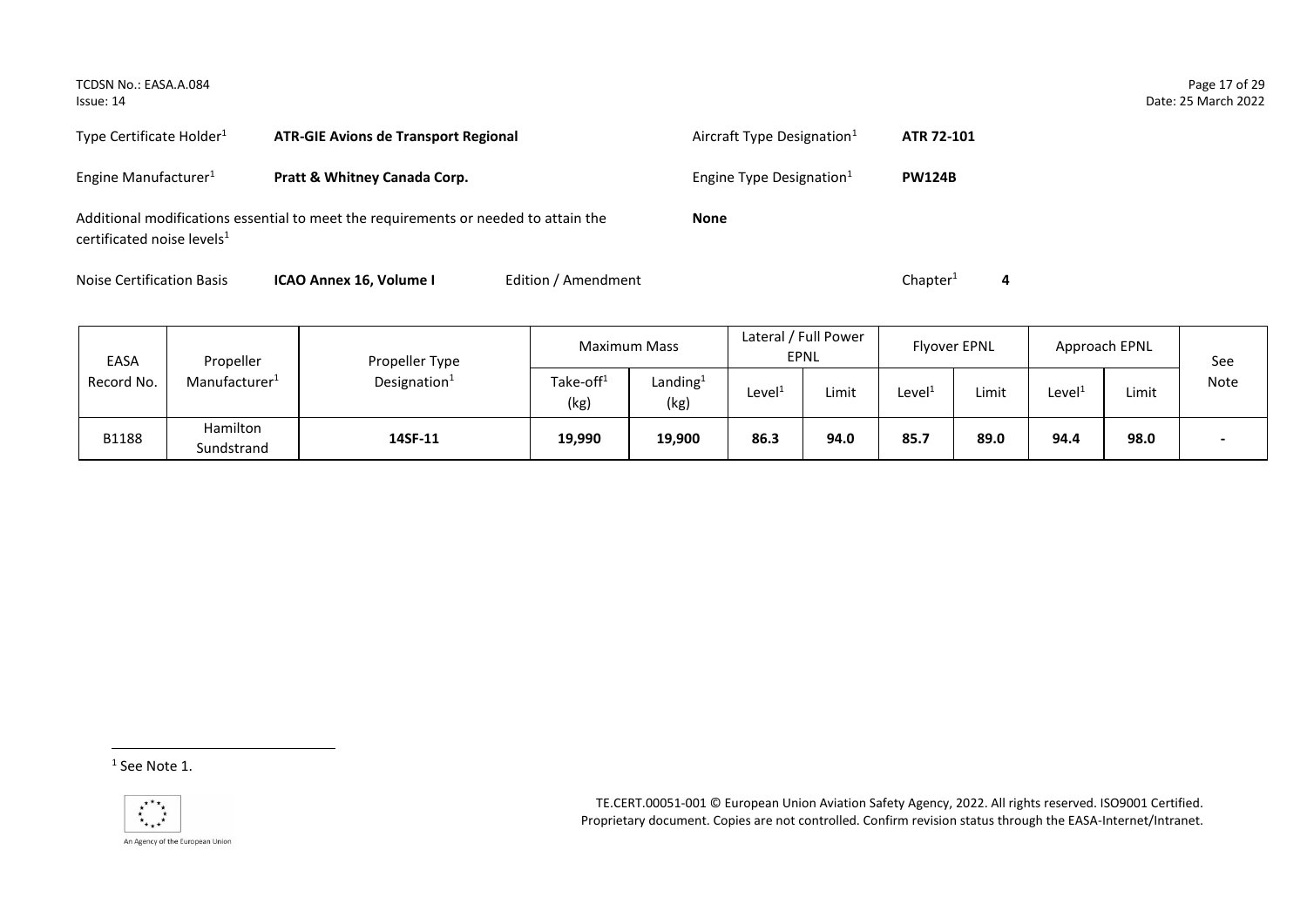| TCDSN No.: EASA.A.084<br>Issue: 14     |                                                                                     |                     |                                        |                      |   | Page 18 of 29<br>Date: 25 March 2022 |
|----------------------------------------|-------------------------------------------------------------------------------------|---------------------|----------------------------------------|----------------------|---|--------------------------------------|
| Type Certificate Holder <sup>1</sup>   | <b>ATR-GIE Avions de Transport Regional</b>                                         |                     | Aircraft Type Designation <sup>1</sup> | ATR 72-102           |   |                                      |
| Engine Manufacturer <sup>1</sup>       | <b>Pratt &amp; Whitney Canada Corp.</b>                                             |                     | Engine Type Designation <sup>1</sup>   | <b>PW124B</b>        |   |                                      |
| certificated noise levels <sup>1</sup> | Additional modifications essential to meet the requirements or needed to attain the |                     | <b>None</b>                            |                      |   |                                      |
| Noise Certification Basis              | <b>ICAO Annex 16, Volume I</b>                                                      | Edition / Amendment |                                        | Chapter <sup>1</sup> | 4 |                                      |

| EASA       | Propeller                 | Propeller Type  |                               | Maximum Mass                 |        | Lateral / Full Power<br><b>EPNL</b> |                    | <b>Flyover EPNL</b> |                    | Approach EPNL | See  |
|------------|---------------------------|-----------------|-------------------------------|------------------------------|--------|-------------------------------------|--------------------|---------------------|--------------------|---------------|------|
| Record No. | Manufacturer <sup>1</sup> | Designation $1$ | Take-off <sup>1</sup><br>(kg) | Landing <sup>1</sup><br>(kg) | Level' | Limit                               | Level <sup>.</sup> | Limit               | Level <sup>1</sup> | Limit         | Note |
| B1189      | Hamilton<br>Sundstrand    | 14SF-11         | 19,990                        | 19,900                       | 86.3   | 94.0                                | 85.7               | 89.0                | 94.4               | 98.0          |      |

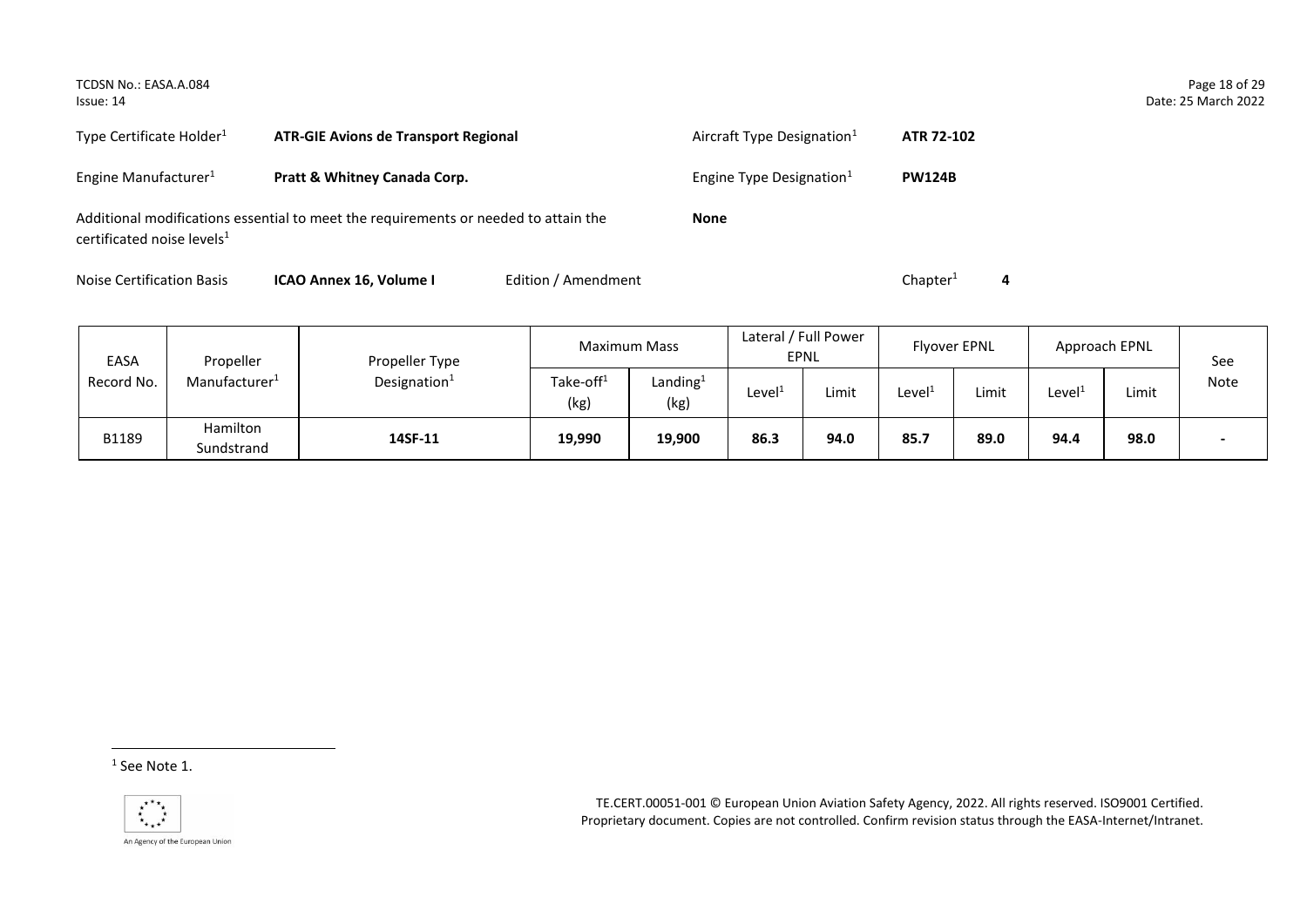| TCDSN No.: EASA.A.084<br>Issue: 14     |                                                                                     |                                        |               | Page 19 of 29<br>Date: 25 March 2022 |
|----------------------------------------|-------------------------------------------------------------------------------------|----------------------------------------|---------------|--------------------------------------|
| Type Certificate Holder <sup>1</sup>   | <b>ATR-GIE Avions de Transport Regional</b>                                         | Aircraft Type Designation <sup>1</sup> | ATR 72-201    |                                      |
| Engine Manufacturer <sup>1</sup>       | <b>Pratt &amp; Whitney Canada Corp.</b>                                             | Engine Type Designation <sup>1</sup>   | <b>PW124B</b> |                                      |
| certificated noise levels <sup>1</sup> | Additional modifications essential to meet the requirements or needed to attain the | <b>None</b>                            |               |                                      |

Noise Certification Basis **ICAO Annex 16, Volume I** Edition / Amendment Chapter<sup>1</sup> 4

| EASA       | Propeller                 | Propeller Type  | <b>Maximum Mass</b>           |                     |                    | Lateral / Full Power<br><b>Flyover EPNL</b><br>EPNL |                    |       | Approach EPNL      |       | See         |
|------------|---------------------------|-----------------|-------------------------------|---------------------|--------------------|-----------------------------------------------------|--------------------|-------|--------------------|-------|-------------|
| Record No. | Manufacturer <sup>1</sup> | Designation $1$ | Take-off <sup>1</sup><br>(kg) | Landing $1$<br>(kg) | Level <sup>1</sup> | Limit                                               | Level <sup>1</sup> | Limit | Level <sup>1</sup> | Limit | <b>Note</b> |
| B1192      | Hamilton                  | 14SF-11         | 22,000                        | 21,350              | 86.2               | 94.0                                                | 87.5               | 89.0  | 94.2               | 98.0  |             |
|            | Sundstrand                |                 |                               |                     |                    |                                                     |                    |       |                    |       |             |
| B1190      | Hamilton                  | 14SF-11         | 21,500                        | 21,350              | 86.3               | 94.0                                                | 87.0               | 89.0  | 94.2               | 98.0  |             |
|            | Sundstrand                |                 |                               |                     |                    |                                                     |                    |       |                    |       |             |

1 See Note 1.

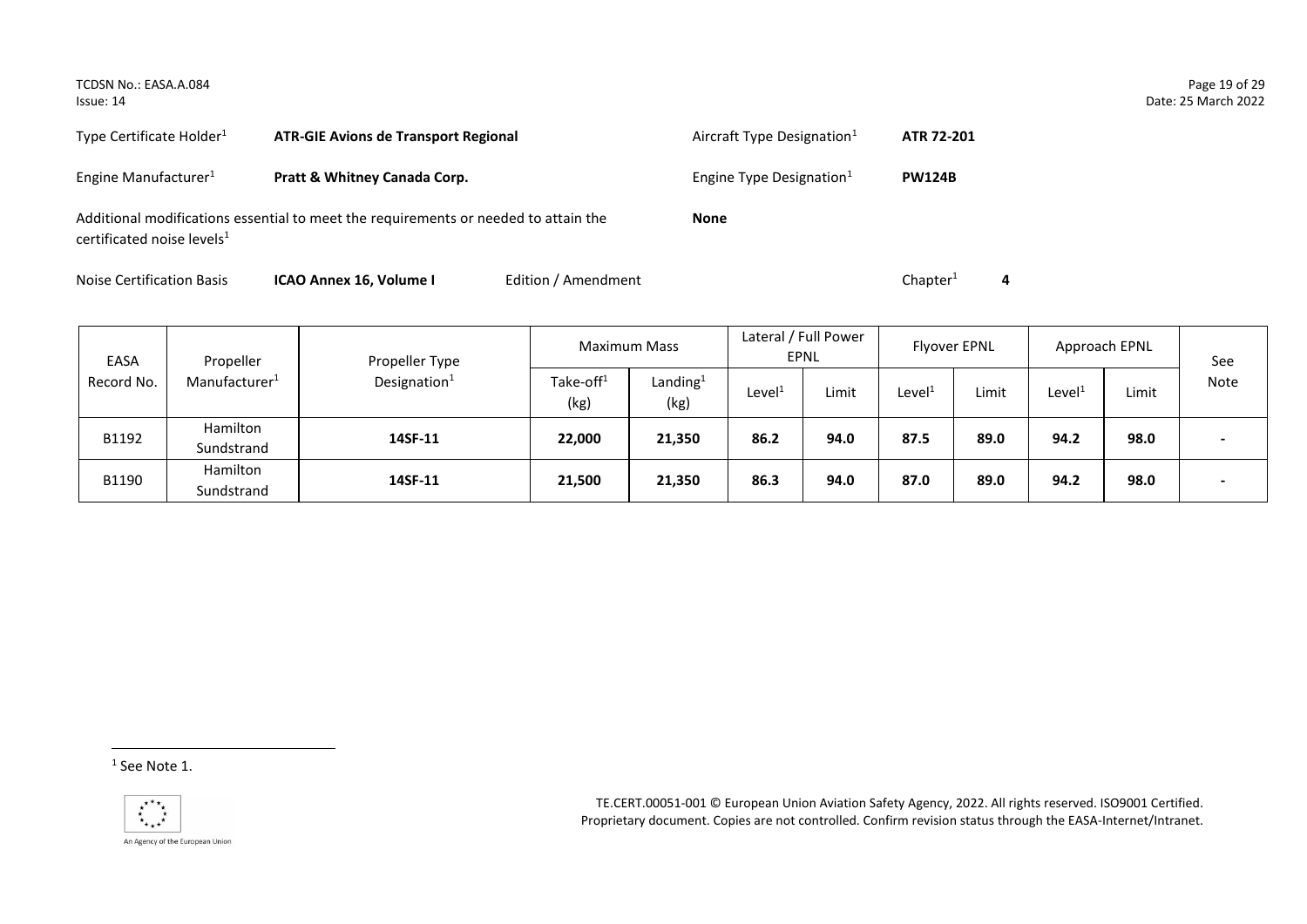| TCDSN No.: EASA.A.084<br>Issue: 14     |                                                                                     |                                        |               | Date: 25 March 2022 |
|----------------------------------------|-------------------------------------------------------------------------------------|----------------------------------------|---------------|---------------------|
| Type Certificate Holder <sup>1</sup>   | <b>ATR-GIE Avions de Transport Regional</b>                                         | Aircraft Type Designation <sup>1</sup> | ATR 72-202    |                     |
| Engine Manufacturer <sup>1</sup>       | Pratt & Whitney Canada Corp.                                                        | Engine Type Designation <sup>1</sup>   | <b>PW124B</b> |                     |
| certificated noise levels <sup>1</sup> | Additional modifications essential to meet the requirements or needed to attain the | <b>None</b>                            |               |                     |

Noise Certification Basis **ICAO Annex 16, Volume I** Edition / Amendment Chapter<sup>1</sup> 4

| EASA<br>Record No. | Propeller<br>Propeller Type |                 | Maximum Mass                  |                              | Lateral / Full Power<br><b>EPNL</b> |       | Flyover EPNL |       | Approach EPNL      |       | See  |
|--------------------|-----------------------------|-----------------|-------------------------------|------------------------------|-------------------------------------|-------|--------------|-------|--------------------|-------|------|
|                    | Manufacturer <sup>1</sup>   | Designation $1$ | Take-off <sup>1</sup><br>(kg) | Landing <sup>1</sup><br>(kg) | Level <sup>1</sup>                  | Limit | Level        | Limit | Level <sup>1</sup> | Limit | Note |
| B1193              | Hamilton                    | 14SF-11         | 22,000                        | 21,350                       | 86.2                                | 94.0  | 87.5         | 89.0  | 94.2               | 98.0  |      |
|                    | Sundstrand                  |                 |                               |                              |                                     |       |              |       |                    |       |      |
| B1191              | Hamilton<br>Sundstrand      | 14SF-11         | 21,500                        | 21,350                       | 86.3                                | 94.0  | 87.0         | 89.0  | 94.2               | 98.0  |      |

1 See Note 1.

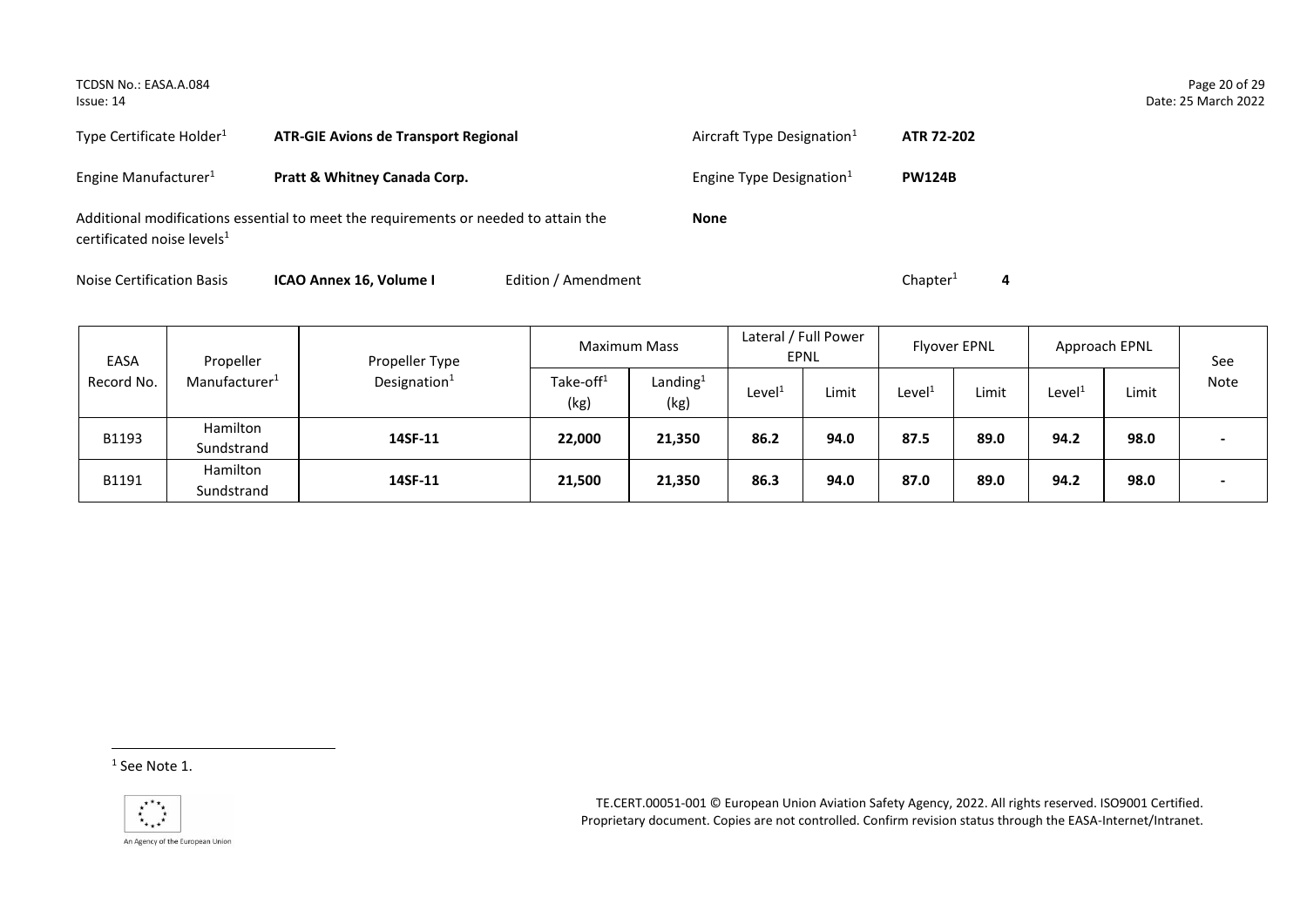| TCDSN No.: EASA.A.084<br>Issue: 14     |                                                                                     |                                        |              | Page 21 of 29<br>Date: 25 March 2022 |
|----------------------------------------|-------------------------------------------------------------------------------------|----------------------------------------|--------------|--------------------------------------|
| Type Certificate Holder <sup>1</sup>   | <b>ATR-GIE Avions de Transport Regional</b>                                         | Aircraft Type Designation <sup>1</sup> | ATR 72-211   |                                      |
| Engine Manufacturer <sup>1</sup>       | Pratt & Whitney Canada Corp.                                                        | Engine Type Designation <sup>1</sup>   | <b>PW127</b> |                                      |
| certificated noise levels <sup>1</sup> | Additional modifications essential to meet the requirements or needed to attain the | <b>None</b>                            |              |                                      |

| EASA<br>Record No. | Propeller<br>Propeller Type |                 | <b>Maximum Mass</b>           |                      | Lateral / Full Power<br><b>EPNL</b> |       | <b>Flyover EPNL</b> |       | Approach EPNL      |       | See  |
|--------------------|-----------------------------|-----------------|-------------------------------|----------------------|-------------------------------------|-------|---------------------|-------|--------------------|-------|------|
|                    | Manufacturer <sup>1</sup>   | Designation $1$ | Take-off <sup>1</sup><br>(kg) | Landing $^1$<br>(kg) | Level <sup>1</sup>                  | Limit | Level <sup>'</sup>  | Limit | Level <del>'</del> | Limit | Note |
| B1198              | Hamilton<br>Sundstrand      | $247 F-1(-E)$   | 22,000                        | 21,350               | 84.7                                | 94.0  | 80.9                | 89.0  | 92.5               | 98.0  |      |
| B1197              | Hamilton<br>Sundstrand      | 247 $F-1(-E)$   | 21,500                        | 21,350               | 84.8                                | 94.0  | 80.1                | 89.0  | 92.5               | 98.0  |      |

1 See Note 1.

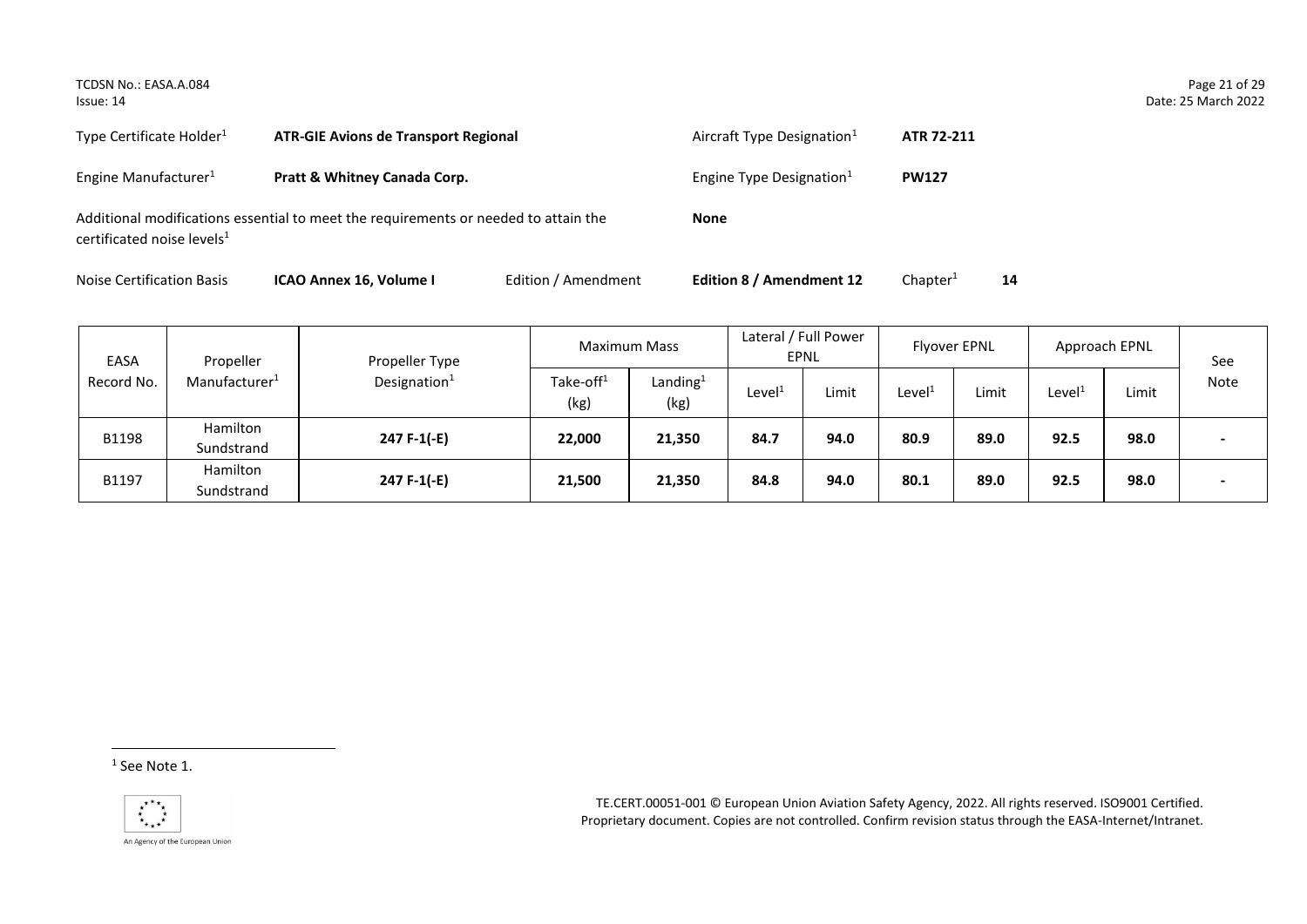| TCDSN No.: EASA.A.084<br>Issue: 14     |                                                                                     |                                        |               | Page 22 of 29<br>Date: 25 March 2022 |
|----------------------------------------|-------------------------------------------------------------------------------------|----------------------------------------|---------------|--------------------------------------|
| Type Certificate Holder <sup>1</sup>   | <b>ATR-GIE Avions de Transport Regional</b>                                         | Aircraft Type Designation <sup>1</sup> | ATR 72-211    |                                      |
| Engine Manufacturer <sup>1</sup>       | Pratt & Whitney Canada Corp.                                                        | Engine Type Designation <sup>1</sup>   | <b>PW127F</b> |                                      |
| certificated noise levels <sup>1</sup> | Additional modifications essential to meet the requirements or needed to attain the | <b>None</b>                            |               |                                      |

| EASA<br>Record No. | Propeller<br>Propeller Type |                 | Maximum Mass                  |                     | Lateral / Full Power<br><b>EPNL</b> |       | <b>Flyover EPNL</b> |       | Approach EPNL |       | See                      |
|--------------------|-----------------------------|-----------------|-------------------------------|---------------------|-------------------------------------|-------|---------------------|-------|---------------|-------|--------------------------|
|                    | Manufacturer <sup>1</sup>   | Designation $1$ | Take-off <sup>1</sup><br>(kg) | Landing $1$<br>(kg) | Level <sup>1</sup>                  | Limit | Level <sup>1</sup>  | Limit | Level'        | Limit | Note                     |
| B1219              | Hamilton<br>Sundstrand      | 247 $F-1(-E)$   | 22,000                        | 21,350              | 84.7                                | 94.0  | 80.9                | 89.0  | 92.5          | 98.0  |                          |
| B1218              | Hamilton<br>Sundstrand      | $247 F-1(-E)$   | 21,500                        | 21,350              | 84.8                                | 94.0  | 80.1                | 89.0  | 92.5          | 98.0  | $\overline{\phantom{0}}$ |

1 See Note 1.

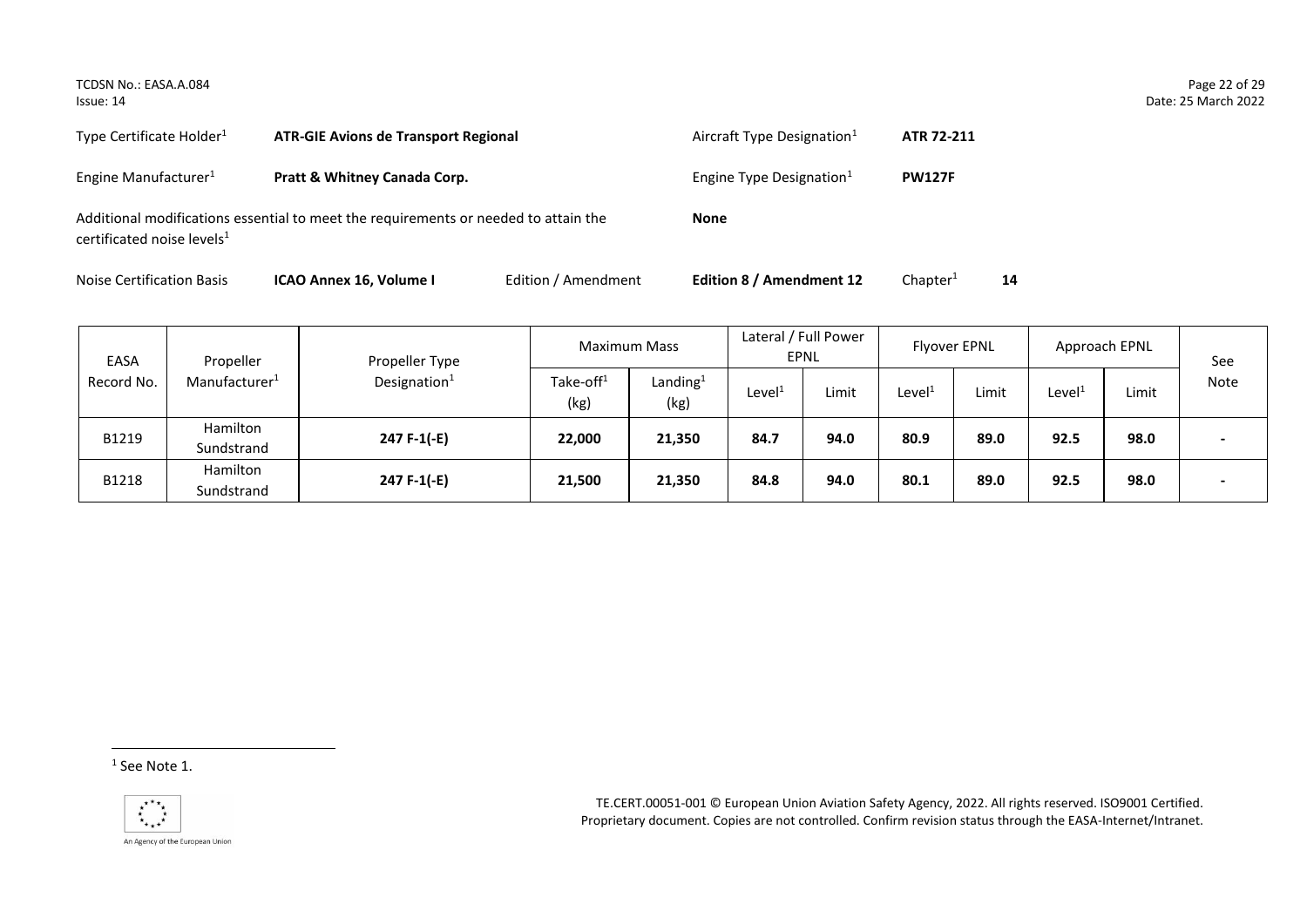| TCDSN No.: EASA.A.084<br>Issue: 14     |                                                                                     |                                        |              | Page 23 of 29<br>Date: 25 March 2022 |
|----------------------------------------|-------------------------------------------------------------------------------------|----------------------------------------|--------------|--------------------------------------|
| Type Certificate Holder <sup>1</sup>   | <b>ATR-GIE Avions de Transport Regional</b>                                         | Aircraft Type Designation <sup>1</sup> | ATR 72-212   |                                      |
| Engine Manufacturer <sup>1</sup>       | Pratt & Whitney Canada Corp.                                                        | Engine Type Designation <sup>1</sup>   | <b>PW127</b> |                                      |
| certificated noise levels <sup>1</sup> | Additional modifications essential to meet the requirements or needed to attain the | <b>None</b>                            |              |                                      |

| <b>EASA</b><br>Record No. | Propeller<br>Propeller Type |                 | <b>Maximum Mass</b>           |                     | Lateral / Full Power<br>EPNL |       | <b>Flyover EPNL</b> |       | Approach EPNL      |       | See         |
|---------------------------|-----------------------------|-----------------|-------------------------------|---------------------|------------------------------|-------|---------------------|-------|--------------------|-------|-------------|
|                           | Manufacturer <sup>1</sup>   | Designation $1$ | Take-off <sup>1</sup><br>(kg) | Landing $1$<br>(kg) | Level'                       | Limit | Level <sup>1</sup>  | Limit | Level <sup>1</sup> | Limit | <b>Note</b> |
| B1202                     | Hamilton                    | $247 F-1(-E)$   | 22,000                        | 21,350              | 84.7                         | 94.0  | 80.9                | 89.0  | 92.5               | 98.0  |             |
|                           | Sundstrand                  |                 |                               |                     |                              |       |                     |       |                    |       |             |
| B1201                     | Hamilton                    | $247 F-1(-E)$   | 21,500                        | 21,350              | 84.8                         | 94.0  | 80.1                | 89.0  | 92.5               | 98.0  |             |
|                           | Sundstrand                  |                 |                               |                     |                              |       |                     |       |                    |       |             |

1 See Note 1.

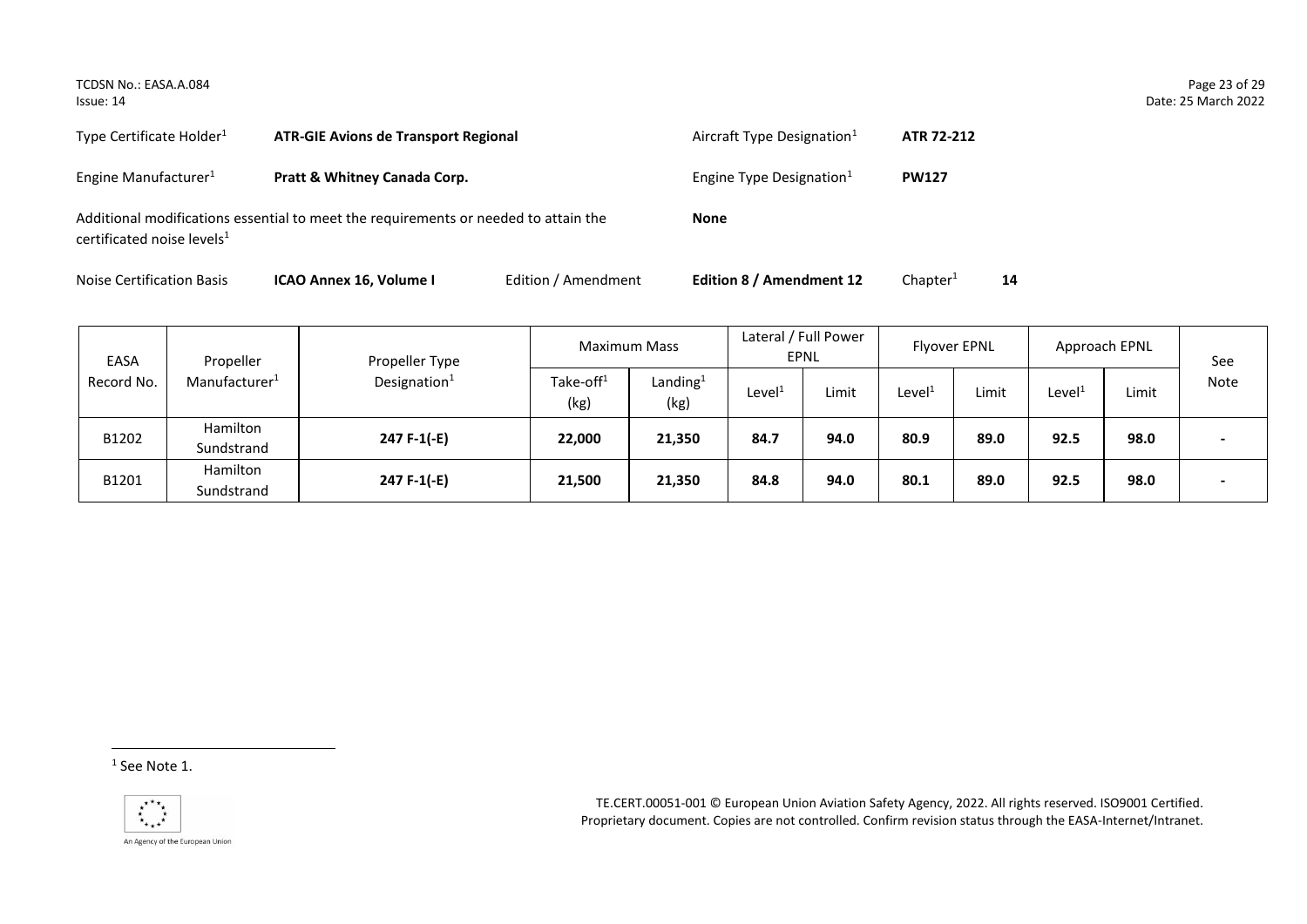| TCDSN No.: EASA.A.084<br>Issue: 14     |                                                                                     |                                        |               | Date: 25 March 2022 |
|----------------------------------------|-------------------------------------------------------------------------------------|----------------------------------------|---------------|---------------------|
| Type Certificate Holder <sup>1</sup>   | <b>ATR-GIE Avions de Transport Regional</b>                                         | Aircraft Type Designation <sup>1</sup> | ATR 72-212    |                     |
| Engine Manufacturer <sup>1</sup>       | Pratt & Whitney Canada Corp.                                                        | Engine Type Designation <sup>1</sup>   | <b>PW127F</b> |                     |
| certificated noise levels <sup>1</sup> | Additional modifications essential to meet the requirements or needed to attain the | <b>None</b>                            |               |                     |

| EASA<br>Record No. | Propeller<br>Propeller Type |                 | <b>Maximum Mass</b>           |                     | Lateral / Full Power<br><b>EPNL</b> |       | <b>Flyover EPNL</b> |       | Approach EPNL      |       | See  |
|--------------------|-----------------------------|-----------------|-------------------------------|---------------------|-------------------------------------|-------|---------------------|-------|--------------------|-------|------|
|                    | Manufacturer <sup>1</sup>   | Designation $1$ | Take-off <sup>1</sup><br>(kg) | Landing $1$<br>(kg) | Level <sup>1</sup>                  | Limit | Level <sup>1</sup>  | Limit | Level <del>'</del> | Limit | Note |
| B1223              | Hamilton<br>Sundstrand      | $247 F-1(-E)$   | 22,000                        | 21,350              | 84.7                                | 94.0  | 80.9                | 89.0  | 92.5               | 98.0  |      |
| B1222              | Hamilton<br>Sundstrand      | $247 F-1(-E)$   | 21,500                        | 21,350              | 84.8                                | 94.0  | 80.1                | 89.0  | 92.5               | 98.0  |      |

1 See Note 1.

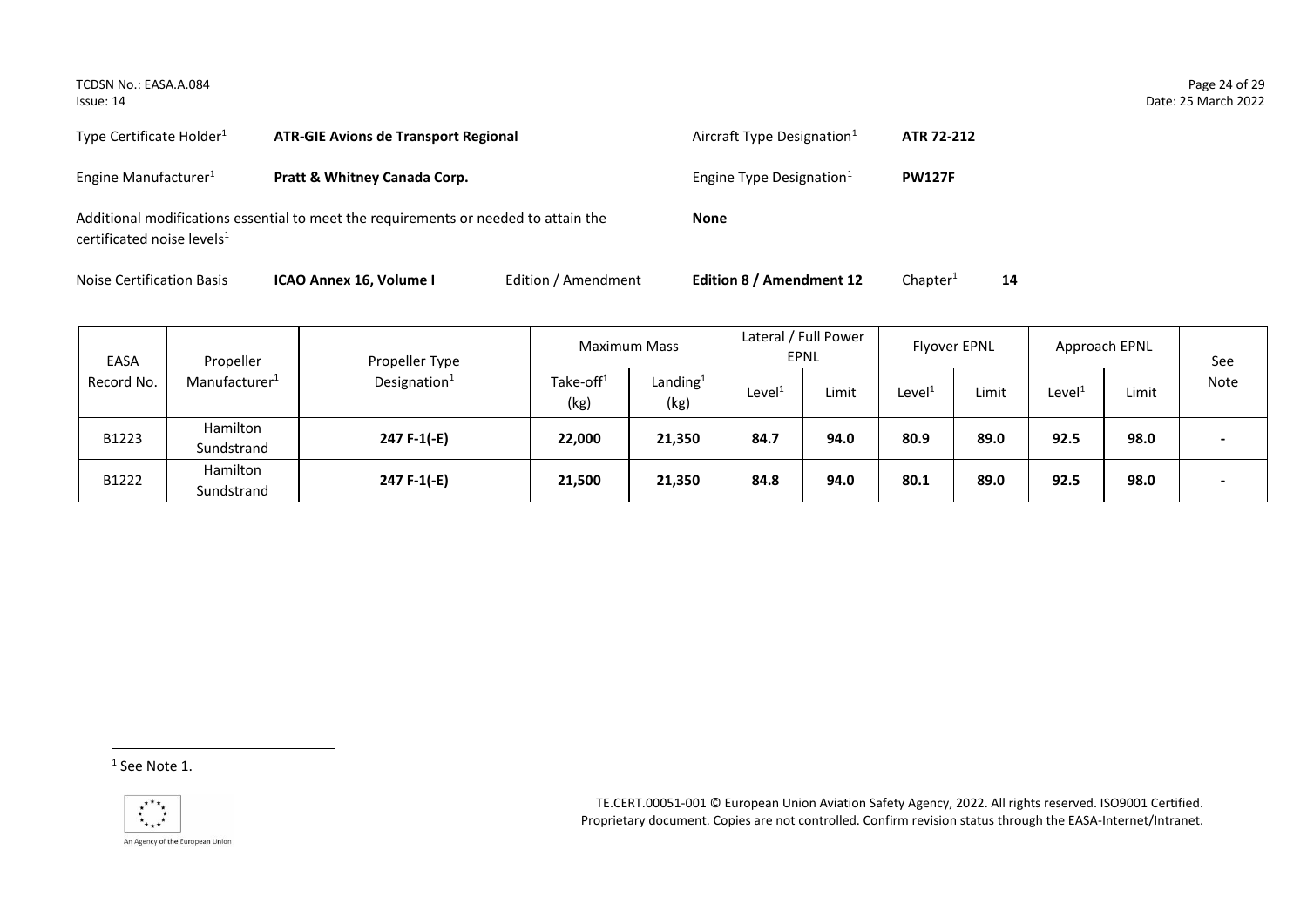| TCDSN No.: EASA.A.084<br>Issue: 14     |                                                                                     |                                        |               | Page 25 of 29<br>Date: 25 March 2022 |
|----------------------------------------|-------------------------------------------------------------------------------------|----------------------------------------|---------------|--------------------------------------|
| Type Certificate Holder <sup>1</sup>   | <b>ATR-GIE Avions de Transport Regional</b>                                         | Aircraft Type Designation <sup>1</sup> | ATR 72-212A   |                                      |
| Engine Manufacturer <sup>1</sup>       | Pratt & Whitney Canada Corp.                                                        | Engine Type Designation <sup>1</sup>   | <b>PW127F</b> |                                      |
| certificated noise levels <sup>1</sup> | Additional modifications essential to meet the requirements or needed to attain the | <b>None</b>                            |               |                                      |

| Edition 8 / Amendment 12<br>Noise Certification Basis<br>Edition / Amendment<br><b>ICAO Annex 16. Volume I</b><br>Chapter <sup>1</sup><br>14 |
|----------------------------------------------------------------------------------------------------------------------------------------------|
|----------------------------------------------------------------------------------------------------------------------------------------------|

| EASA       | Propeller                     | Propeller Type  |                               | <b>Maximum Mass</b> |           | Lateral / Full Power<br>EPNL |           | <b>Flyover EPNL</b> |                    | Approach EPNL |      |
|------------|-------------------------------|-----------------|-------------------------------|---------------------|-----------|------------------------------|-----------|---------------------|--------------------|---------------|------|
| Record No. | Manufacturer <sup>1</sup>     | Designation $1$ | Take-off <sup>1</sup><br>(kg) | Landing $1$<br>(kg) | Level $1$ | Limit                        | Level $1$ | Limit               | Level <sup>1</sup> | Limit         | Note |
| B1208      | Hamilton<br>Sundstrand        | 568F-1          | 23,000                        | 22,350              | 82.5      | 94.0                         | 80.5      | 89.0                | 92.2               | 98.0          |      |
| B1207      | Hamilton<br>Sundstrand        | 568F-1          | 22,800                        | 22,350              | 82.5      | 94.0                         | 80.2      | 89.0                | 92.2               | 98.0          |      |
| B1206      | <b>Hamilton</b><br>Sundstrand | 568F-1          | 22,500                        | 22,350              | 82.5      | 94.0                         | 79.8      | 89.0                | 92.2               | 98.0          |      |
| B1205      | Hamilton<br>Sundstrand        | 568F-1          | 22,000                        | 21,850              | 82.6      | 94.0                         | 79.1      | 89.0                | 92.2               | 98.0          |      |
| B1289      | Hamilton<br>Sundstrand        | 568F-1          | 21,999                        | 21,850              | 82.6      | 94.0                         | 79.1      | 89.0                | 92.2               | 98.0          |      |
| B1292      | Hamilton<br>Sundstrand        | 568F-1          | 21,000                        | 21,000              | 82.6      | 94.0                         | 77.6      | 89.0                | 92.3               | 98.0          |      |

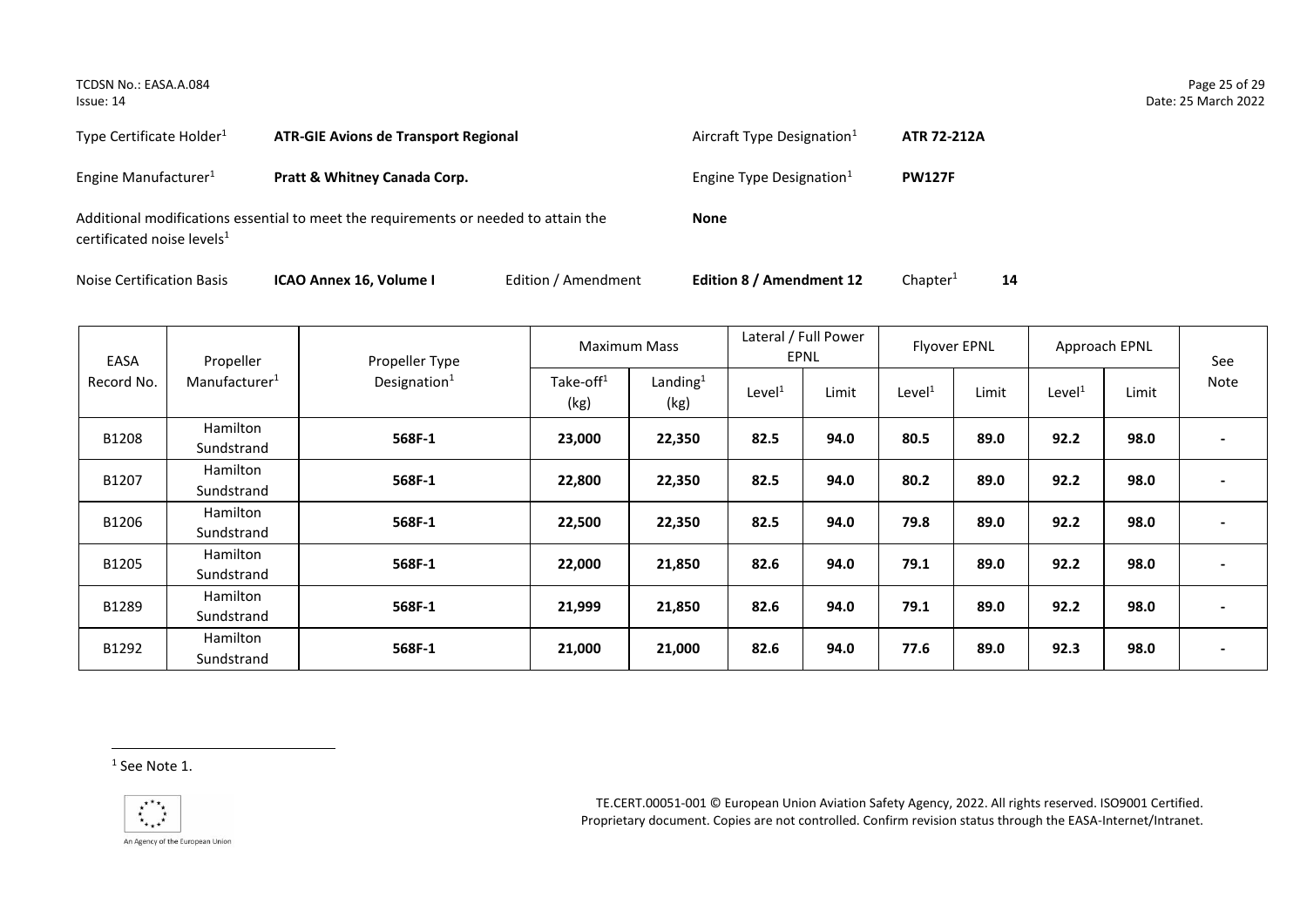| TCDSN No.: EASA.A.084<br>Issue: 14     |                                                                                     |                                        |                    | Page 26 of 29<br>Date: 25 March 2022 |
|----------------------------------------|-------------------------------------------------------------------------------------|----------------------------------------|--------------------|--------------------------------------|
| Type Certificate Holder <sup>1</sup>   | <b>ATR-GIE Avions de Transport Regional</b>                                         | Aircraft Type Designation <sup>1</sup> | <b>ATR 72-212A</b> |                                      |
| Engine Manufacturer <sup>1</sup>       | <b>Pratt &amp; Whitney Canada Corp.</b>                                             | Engine Type Designation <sup>1</sup>   | <b>PW127M</b>      |                                      |
| certificated noise levels <sup>1</sup> | Additional modifications essential to meet the requirements or needed to attain the | <b>None</b>                            |                    |                                      |

| Edition 8 / Amendment 12<br><b>Noise Certification Basis</b><br>ICAO Annex 16, Volume I<br>Edition / Amendment<br>Chapter <sup>1</sup> |  | 14 |
|----------------------------------------------------------------------------------------------------------------------------------------|--|----|
|----------------------------------------------------------------------------------------------------------------------------------------|--|----|

| EASA<br>Propeller |                           | Propeller Type  | <b>Maximum Mass</b>  |                     | Lateral / Full Power<br><b>EPNL</b> |       | Flyover EPNL |       | Approach EPNL      |       | See                      |
|-------------------|---------------------------|-----------------|----------------------|---------------------|-------------------------------------|-------|--------------|-------|--------------------|-------|--------------------------|
| Record No.        | Manufacturer <sup>1</sup> | Designation $1$ | Take-off $1$<br>(kg) | Landing $1$<br>(kg) | Level <sup>1</sup>                  | Limit | Level $1$    | Limit | Level <sup>1</sup> | Limit | Note                     |
| B1214             | Hamilton<br>Sundstrand    | 568F-1          | 23,000               | 22,350              | 82.5                                | 94.0  | 80.5         | 89.0  | 92.2               | 98.0  |                          |
| B1213             | Hamilton<br>Sundstrand    | 568F-1          | 22,800               | 22,350              | 82.5                                | 94.0  | 80.2         | 89.0  | 92.2               | 98.0  |                          |
| B1212             | Hamilton<br>Sundstrand    | 568F-1          | 22,500               | 22,350              | 82.5                                | 94.0  | 79.8         | 89.0  | 92.2               | 98.0  |                          |
| B1211             | Hamilton<br>Sundstrand    | 568F-1          | 22,000               | 21,850              | 82.6                                | 94.0  | 79.1         | 89.0  | 92.2               | 98.0  |                          |
| B1290             | Hamilton<br>Sundstrand    | 568F-1          | 21,999               | 21,850              | 82.6                                | 94.0  | 79.1         | 89.0  | 92.2               | 98.0  |                          |
| B1293             | Hamilton<br>Sundstrand    | 568F-1          | 21,000               | 21,000              | 82.6                                | 94.0  | 77.6         | 89.0  | 92.3               | 98.0  | $\overline{\phantom{a}}$ |

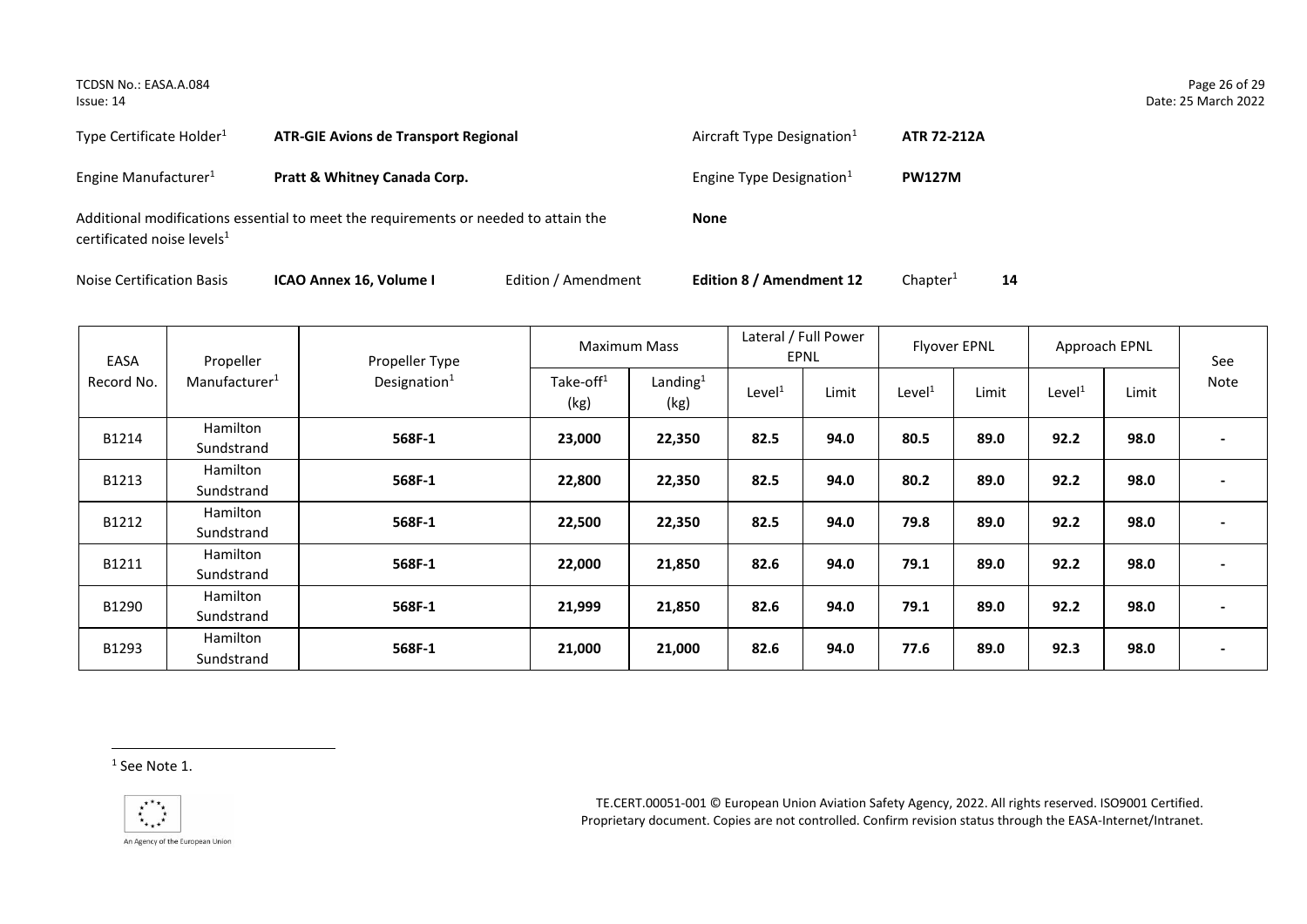| TCDSN No.: EASA.A.084<br>Issue: 14     |                                                                                     |                                        |               | Page 27 of 29<br>Date: 25 March 2022 |
|----------------------------------------|-------------------------------------------------------------------------------------|----------------------------------------|---------------|--------------------------------------|
| Type Certificate Holder <sup>1</sup>   | <b>ATR-GIE Avions de Transport Regional</b>                                         | Aircraft Type Designation <sup>1</sup> | ATR 72-212A   |                                      |
| Engine Manufacturer <sup>1</sup>       | <b>Pratt &amp; Whitney Canada Corp.</b>                                             | Engine Type Designation $1$            | <b>PW127N</b> |                                      |
| certificated noise levels <sup>1</sup> | Additional modifications essential to meet the requirements or needed to attain the | <b>None</b>                            |               |                                      |

| Edition 8 / Amendment 12<br>Noise Certification Basis<br>Edition / Amendment<br><b>ICAO Annex 16. Volume I</b><br>Chapter <sup>1</sup><br>14 |
|----------------------------------------------------------------------------------------------------------------------------------------------|
|----------------------------------------------------------------------------------------------------------------------------------------------|

| EASA<br>Propeller |                                              | Propeller Type                | <b>Maximum Mass</b> |           | Lateral / Full Power<br>EPNL |           | Flyover EPNL |                    | Approach EPNL |      | See |
|-------------------|----------------------------------------------|-------------------------------|---------------------|-----------|------------------------------|-----------|--------------|--------------------|---------------|------|-----|
| Record No.        | Manufacturer <sup>1</sup><br>Designation $1$ | Take-off <sup>1</sup><br>(kg) | Landing $1$<br>(kg) | Level $1$ | Limit                        | Level $1$ | Limit        | Level <sup>1</sup> | Limit         | Note |     |
| B1276             | Hamilton<br>Sundstrand                       | 568F-1                        | 23,000              | 22,350    | 82.5                         | 94.0      | 80.5         | 89.0               | 92.2          | 98.0 |     |
| B1277             | Hamilton<br>Sundstrand                       | 568F-1                        | 22,800              | 22,350    | 82.5                         | 94.0      | 80.2         | 89.0               | 92.2          | 98.0 |     |
| B1278             | Hamilton<br>Sundstrand                       | 568F-1                        | 22,500              | 22,350    | 82.5                         | 94.0      | 79.8         | 89.0               | 92.2          | 98.0 |     |
| B1279             | Hamilton<br>Sundstrand                       | 568F-1                        | 22,000              | 21,850    | 82.6                         | 94.0      | 79.1         | 89.0               | 92.2          | 98.0 |     |
| B1291             | Hamilton<br>Sundstrand                       | 568F-1                        | 21,999              | 21,850    | 82.6                         | 94.0      | 79.1         | 89.0               | 92.2          | 98.0 |     |
| B1294             | Hamilton<br>Sundstrand                       | 568F-1                        | 21,000              | 21,000    | 82.6                         | 94.0      | 77.6         | 89.0               | 92.3          | 98.0 |     |

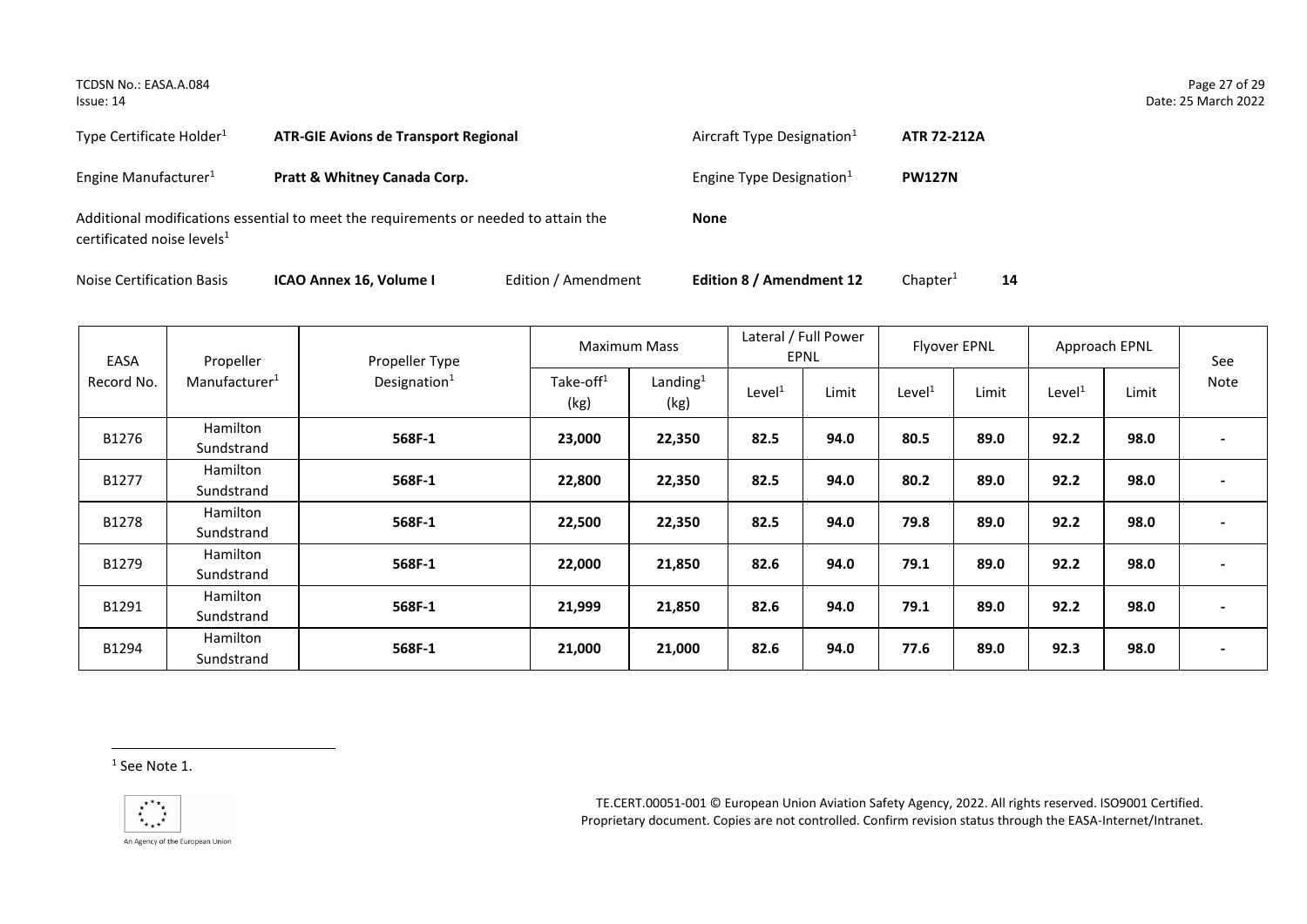#### **CS-36 Amendment level**

| ICAO.<br>  Amendment level <br>Volume l<br>Annex<br>Ίh |  |   | ⊥∪ | . . | -- | ᅩ |
|--------------------------------------------------------|--|---|----|-----|----|---|
| level<br>$-$<br>:S-36 Amendment<br>responding<br>ັບ    |  | - |    |     |    |   |

#### **TCDSN EASA.A.084 Notes**

1. In cases where it is appropriate to issue a noise certificate, items so marked shall be included on EASA Form 45.